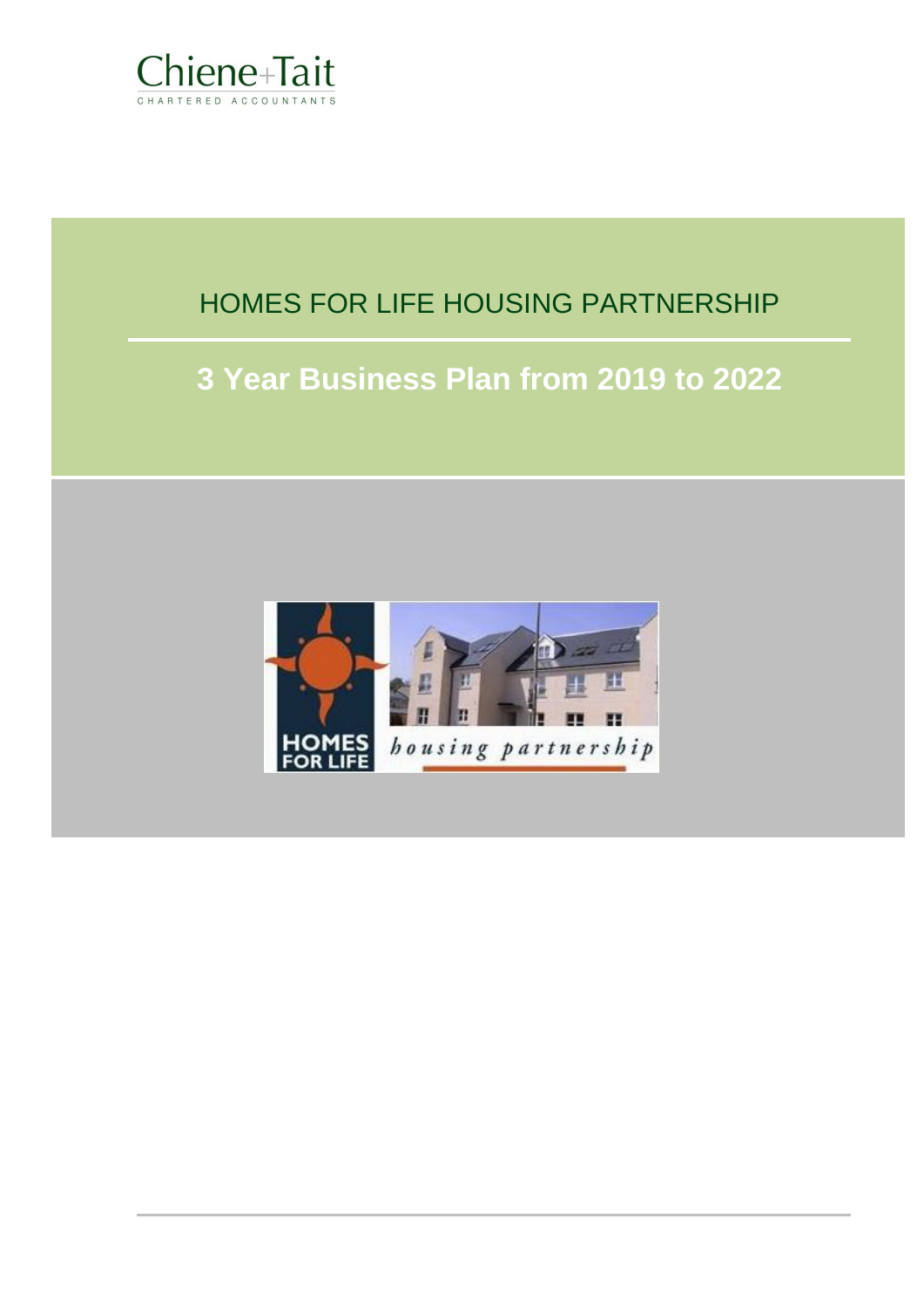# **HOMES FOR LIFE HOUSING PARTNERSHIP**

# **3 YEAR BUSINESS PLAN**

# **2019 - 2022**

Table of Contents

- **1.** EXECUTIVE SUMMARY
- **2.** ABOUT HOMES FOR LIFE
	- a. HISTORY
	- b. BOARD AND GOVERNANCE
	- c. SUBSIDIARY
	- d. STAFF
	- e. KEY CONTRACTORS
- **3.** MISSION, AIMS AND VALUES
- **4.** KEY PRIORITIES
- **5.** PROPERTIES AND ASSET MANAGEMENT
- **6.** FINANCIALS
- **7.** SCENARIO PLANNING AND SENSITIVITIES
- **8.** KEY RISKS AND RISK MANAGEMENT

**APPENDIX A** - STOCK BREAKDOWN

**APPENDIX B** - RENTS & AFFORDABILITY

**APPENDIX C** - ARC PERFORMANCE 2019/20

**APPENDIX D** - GOVERNANCE CALENDAR

# **APPENDIX E** - RISKS & OPORTUNITIES

- a. PEST analysis
- b. SWOT analysis
- c. Key Risks Register *(to be updated by July 2019 Audit & Risk Committee)* **APPENDIX F** - PLANNED MAINTENANCE PROGRAMME

**APPENDIX G** - ACTION PLANS

- **a.** Core Business Plan Priorities
- **b.** Tenant Participation
- **c.** Procurement

**APPENDIX H** - 30 YEAR BUDGETS AND PROJECTIONS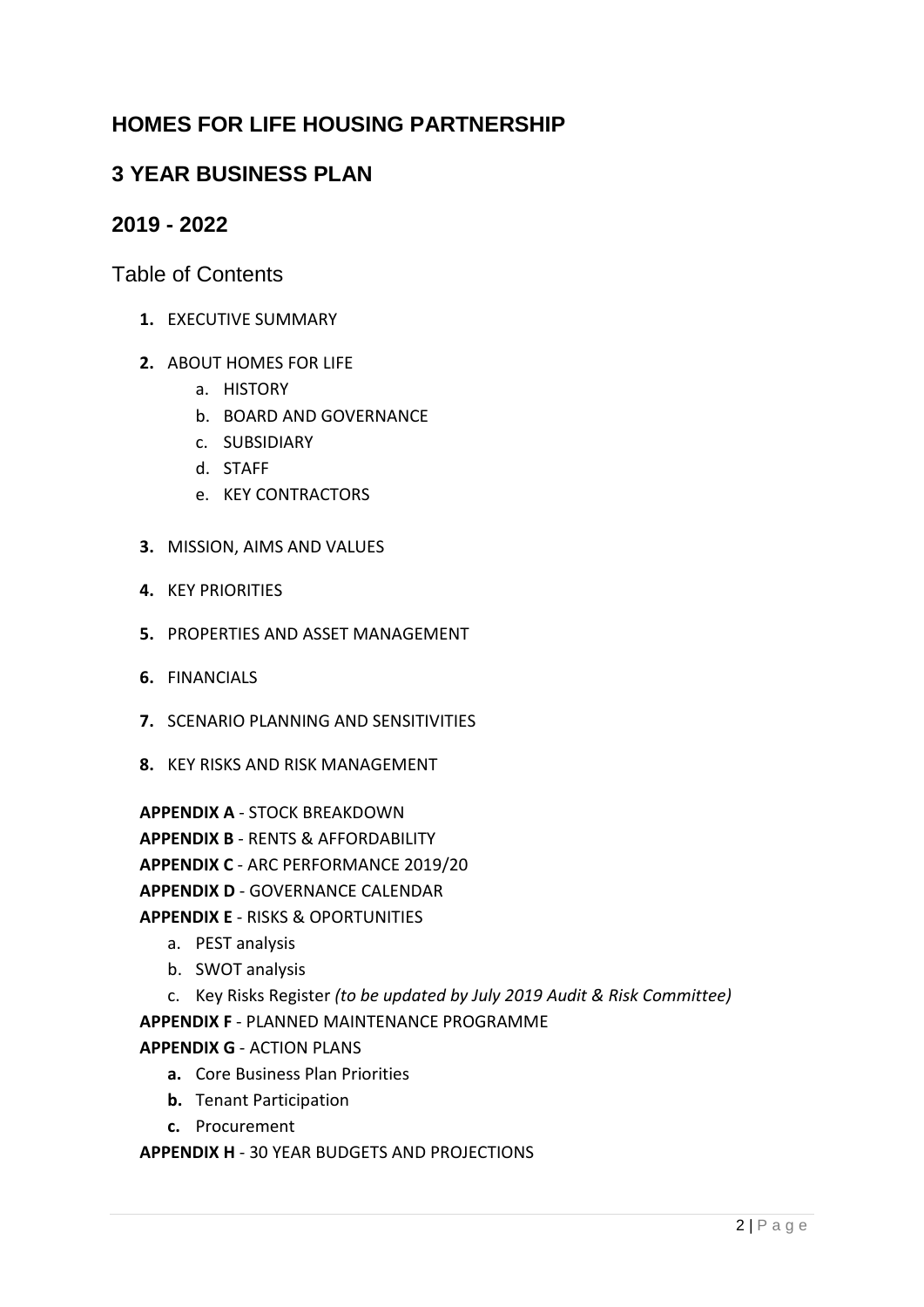# **1. Executive Summary**

This Plan's purpose is to present our mission and our vision for the three years from April 2019. To do so, it also includes longer term financial projections - over five, ten and thirty years. It takes account of the Business Planning Guidance issued by SHR (the Scottish Housing Regulator) in December 2015, as well as revised Regulatory Framework & Requirements applicable from April 2019, and other Regulatory Guidance. It also takes account of National and Local Government Strategies & Priorities.

The Plan is aimed at our tenants, other service users, staff and Board, as well as other interested partners, stakeholders and regulatory bodies. The Plan has been developed in conjunction with the staff and the Board.

For many years, SHR has assessed Homes for Life as appropriate for 'low engagement'. However, SHR is seeking additional financial assurance as part of our Engagement Plan under the new Regulatory Framework. This Plan is a key part of that assurance.

Our performance monitoring reports demonstrate that we are a stable and good performing organisation. However, we are not complacent about our performance, benchmark against other RSLs and strive to improve this where we can. See Appendix C for performance detail.

We are keenly aware of the specific challenges we will face - including compliance with the new Regulatory Framework and related requirements; current and uprated EESSH (Energy Efficiency Standard for Social Housing), the roll out of full service Universal Credit under Welfare Reform, full implementation of FOI (Freedom of Information) and GDPR ( Data Protection Regulation), pension provision liabilities, Brexit and other factors which may impact on our business.

Providing excellent value for money is vital to our strategy, ensuring we continually look for efficiencies and more effective ways to deliver services.

We will fully repay our current term loan in April 2023. We do not propose to undertake any further development meantime but will financially appraise the possibility of acquiring/developing new properties thereafter.

# **2. About Homes for Life**

# **a. General**

Homes for Life Housing Partnership was founded in 1998 to provide affordable homes throughout East Lothian, funded under the New Housing Partnership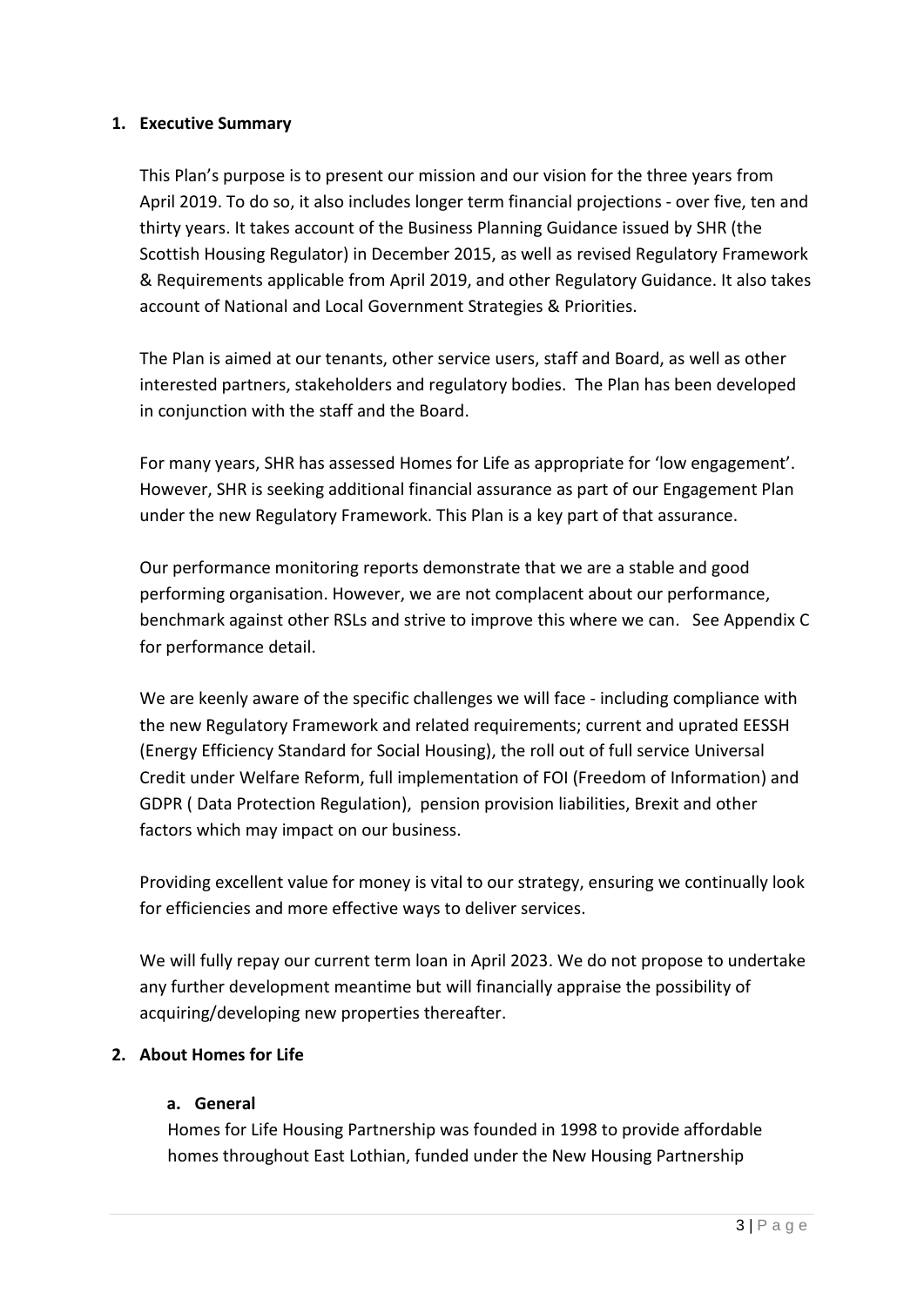Initiative. East Lothian Council and East Lothian Housing Association were the founder members.

We are a non-profit making voluntary organisation.

We are registered with the Scottish Housing Regulator as a Registered Social Landlord, (RSL) under the Housing (Scotland) Act 2010, Reg. No. 311.

We are a Registered Scottish Charity, Reg No. SCO28542.

We are a Registered Charitable Company Limited by Guarantee, Reg No. SC188299

We are a registered Property Factor Reg. PF000219

Our financial year is 1 April to 31 March with an Annual General Meeting held within six months of the end of the financial year.

At 31<sup>st</sup> March 2019 we have 157 members, of whom 150 are tenants and 7 are other interested parties from the community - including our 2 founding members.

- All Members, tenants and other stakeholders are invited to attend our AGM and receive reports on the previous year's activities as well as the audited Annual Accounts, elect Members to serve as Directors on our Board of Management and to appoint the Association's external auditors.
- Attendance at our AGMs is excellent. 48 people attended or were represented at the September 2018 AGM- including over 20% of our membership and over 11% of our tenants.

# **b. Board of Governance**

We are governed by a Board of Directors who are volunteers from throughout the community. Directors are elected by our membership or appointed by our Board. Currently the Board has 10 directors, of whom 7 are tenants, 2 are other interested members of the community and 1 is a specialist co-option. Directors come from a broad range of backgrounds bringing complementary knowledge and skills. The Scottish Housing Regulator's Framework requires that the Board is assessed annually to confirm continuing individual and collective effectiveness, as well as continuing independence for longer serving directors. The Association carries out an annual appraisal process for the board each year.

Each year, the Board meets at least 8 times and the Audit & Risk Committee at least 2 times. Both will meet more often if required. Our annual calendar of meetings, and business requiring considered at each is attached at Appendix D. The calendar also includes 2 Training & Review meetings and Health & Safety Committee meetings.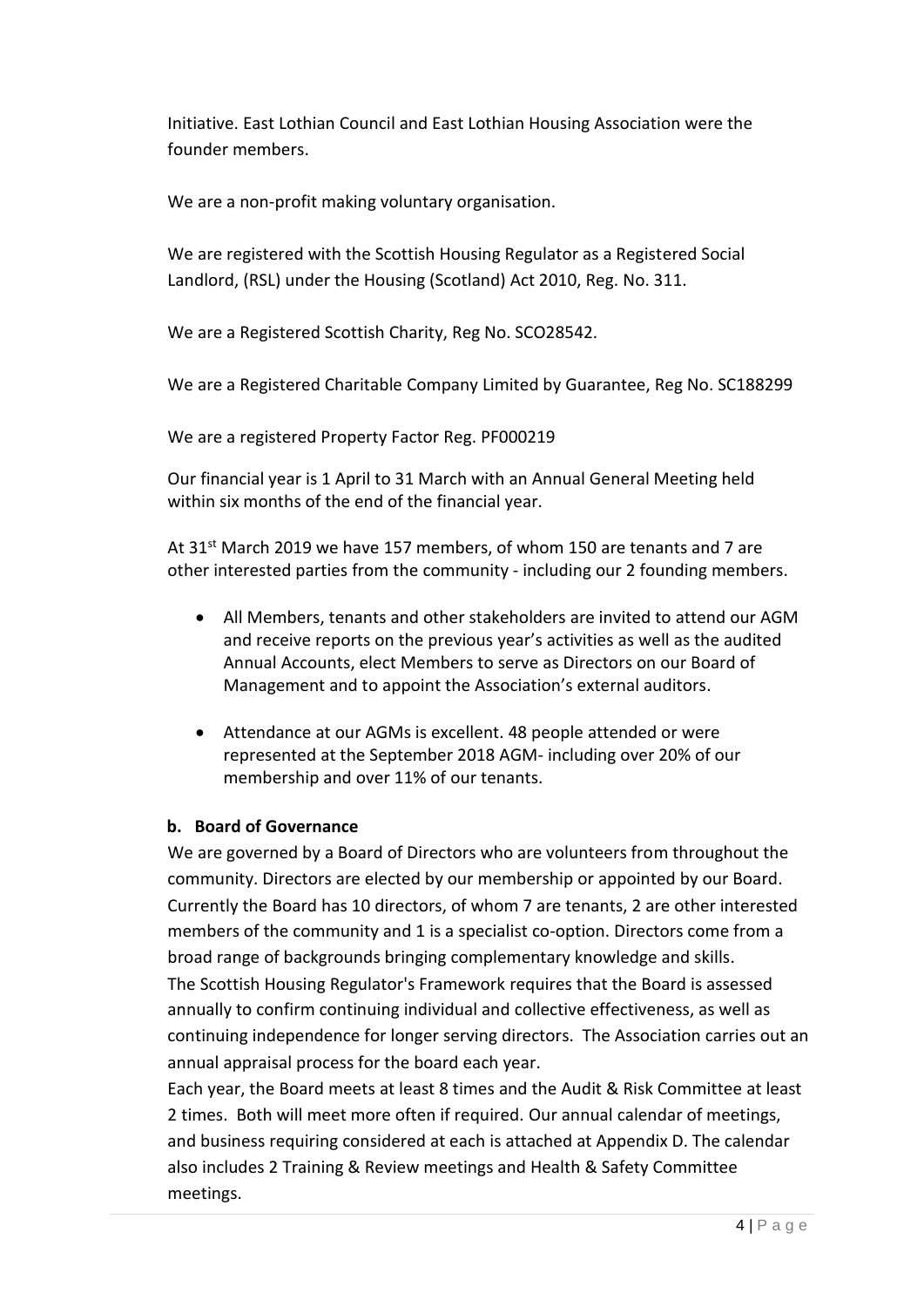During 2018/19 we reviewed our Articles. At the September 2018 AGM, members voted to remove a mandatory requirement for a majority of directors to be tenants to provide more flexibility for governance. Members also committed to further review over 2019/20 to bring our Articles into line as far as possible with revised recommended Model Rules for RSLs constituted as Co-operative & Community Benefit Societies.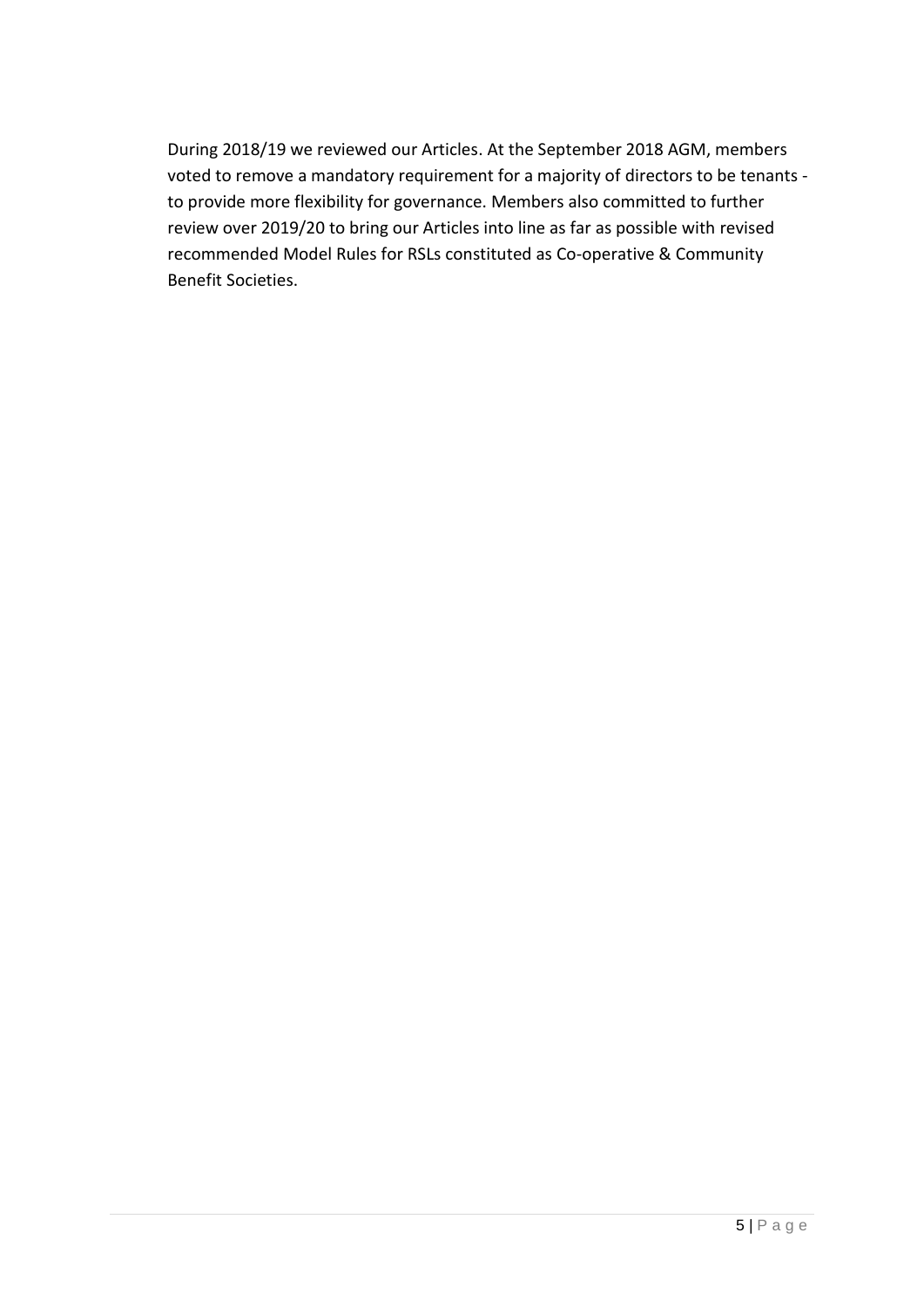#### *Board Structure*

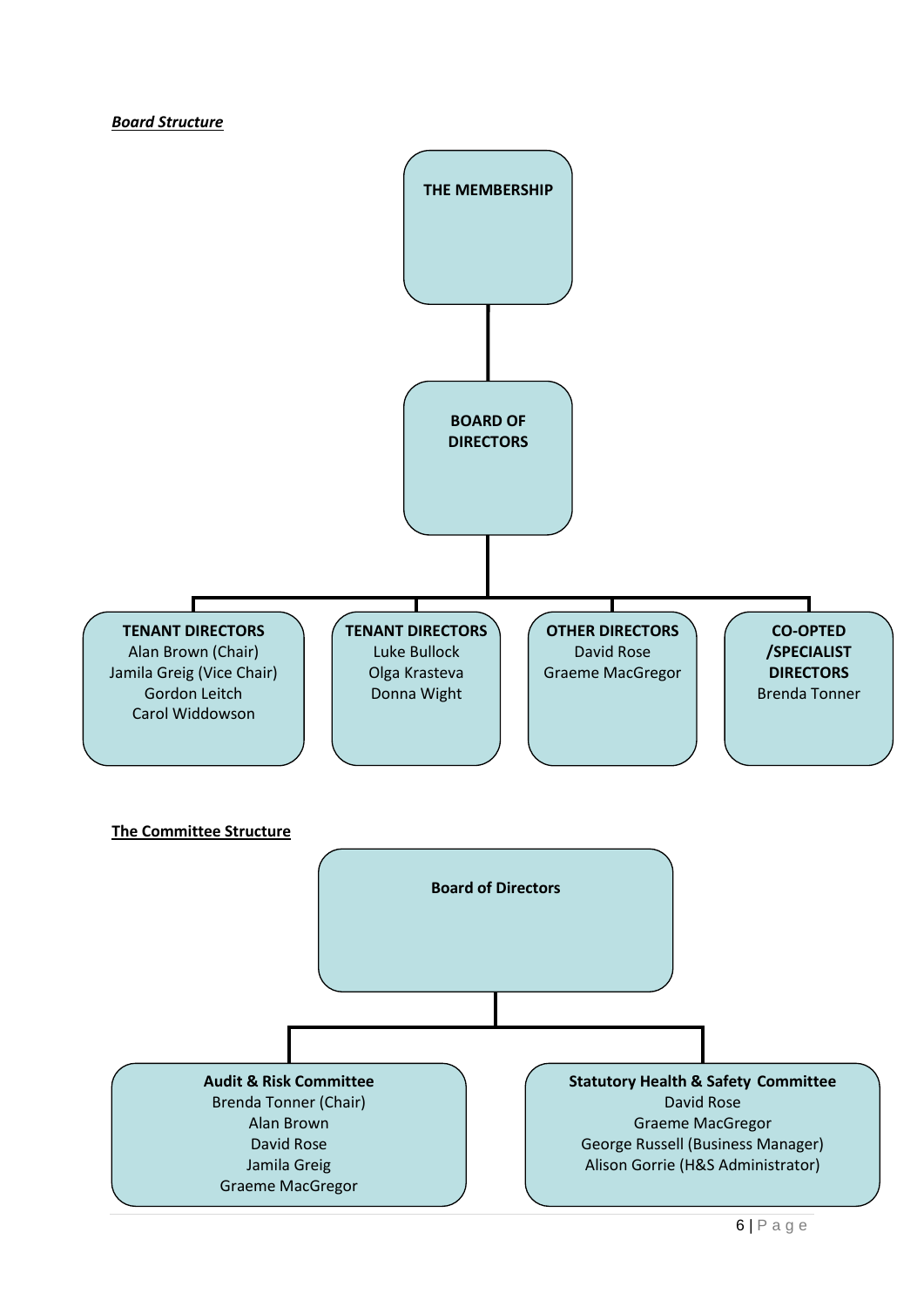# **c. Subsidiary**

The partnership wholly owns 100% of the share capital of Homes for Life Developments Limited, a dormant subsidiary.

# **d. Staff**

We currently have 7 operational staff - 5 full time and 2 part time - as well as a part time cleaner.

We also receive external financial services from Chiene + Tait, who support and contribute to the Senior Team.



# *Staff Structure*

# **e. Key contractors**

oNovus - principal maintenance contractors *(reactive, voids & planned)*

 $\circ$  Kingdom - gas servicing & maintenance

oSummers Inman - Technical support

oTycom - IT support

oVoice Over - Interpretation and translation support

- oChiene + Tait finance agent
- oAddleshaw Goddard solicitors (corporate matters)
- oT C Young solicitors (tenancy matters)
- o Wylie & Bissett internal auditor
- oScott Moncrieff external auditor
- oRoyal Bank of Scotland bankers

o Nationwide Building Society - lenders

# **f. Key memberships**

o SFHA (Scottish Federation of Housing Associations) - RSL sector representation, specialist support & guidance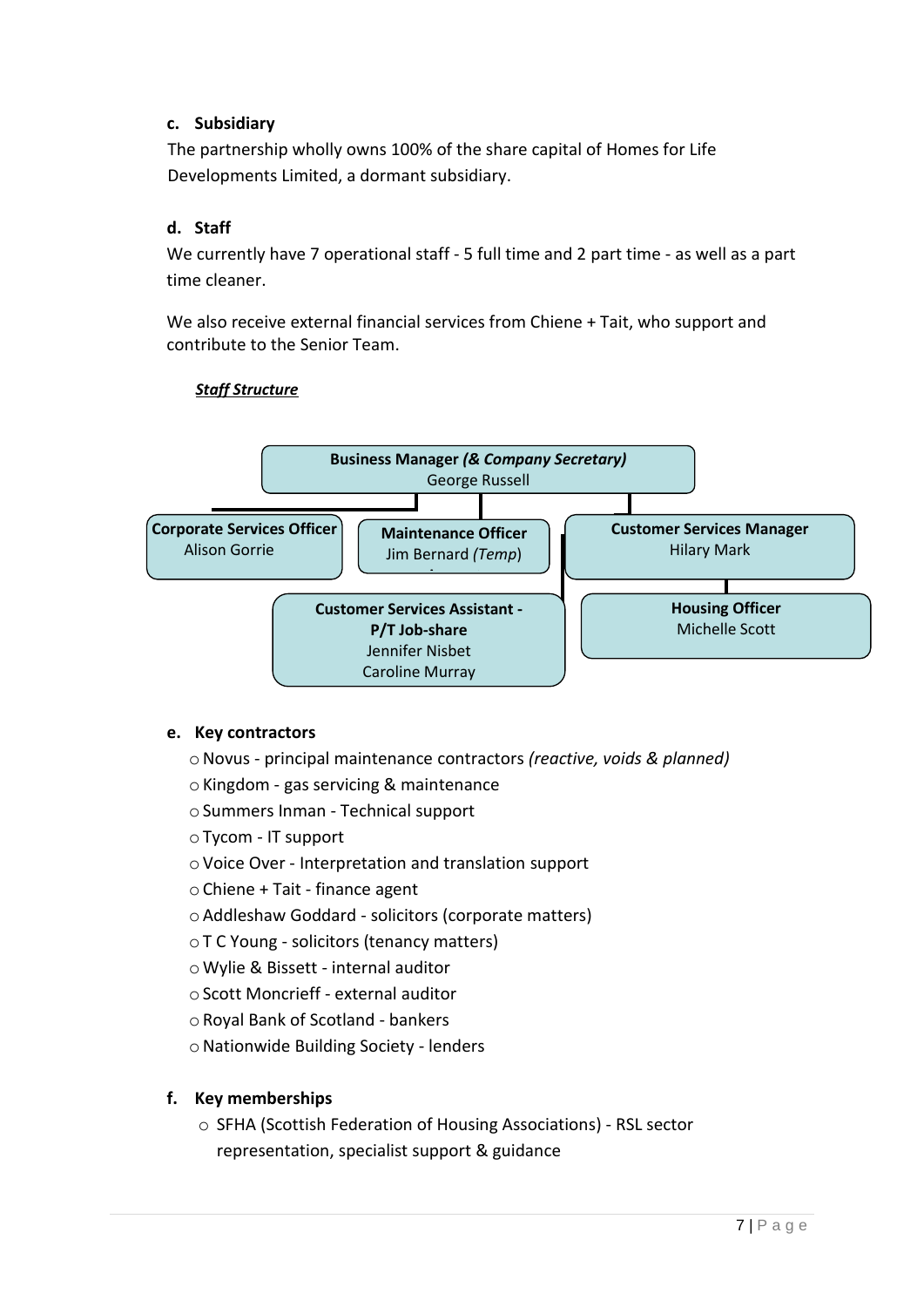- o GWSF (Glasgow & West of Scotland Forum) Community RSL representation, specialist support, guidance & training
- o EVH (Employers in Voluntary Housing) Human Resources, Health & Safety *(Employer & Landlord)* and Governance specialist support, guidance & training
- o SHARE (Scottish Housing Association Resources for Education) RSL sector training
- o SHN (Scottish Housing Network) RSL sector performance support & benchmarking
- o Scotland Excel Procurement specialist support & guidance, and access to Procurement Frameworks
- o UCAA (Universal Credit Advice & Advocacy) Welfare Reform Implementation Briefings, specialist support, guidance & training.

# **3. Mission, Aims and Values**

• **Mission Statement:**

*"Small enough to care, big enough to deliver: providing locally managed, quality, affordable homes for life and helping sustain communities across East Lothian."*

- **Aims**
	- o Landlord of choice providing quality and value for our tenants
	- o Ensure on-going financial viability of Homes for Life
	- o Tenants at the heart of our decision making
	- o Maintain our stock to a high standard
	- o Open and accountable governance complying with relevant legislation, regulation and best practice
	- o Innovation in the delivery of our services
	- o Energy efficient homes tackling fuel poverty
	- o Consider new opportunities to meet outstanding housing needs.
- **Values**

Values underpin the way we behave and work. In pursuing our mission, the values at the heart of everything we do are:

- o We will be a responsible & caring landlord & employer
- o We will be open & accountable for everything that we do
- $\circ$  We will be proactive & innovative in dealing with opportunities & problems
- o We will be honest, approachable & reliable
- o We will be respectful and will give fair treatment to everyone
- o We will listen to & learn from our customers and wider networks.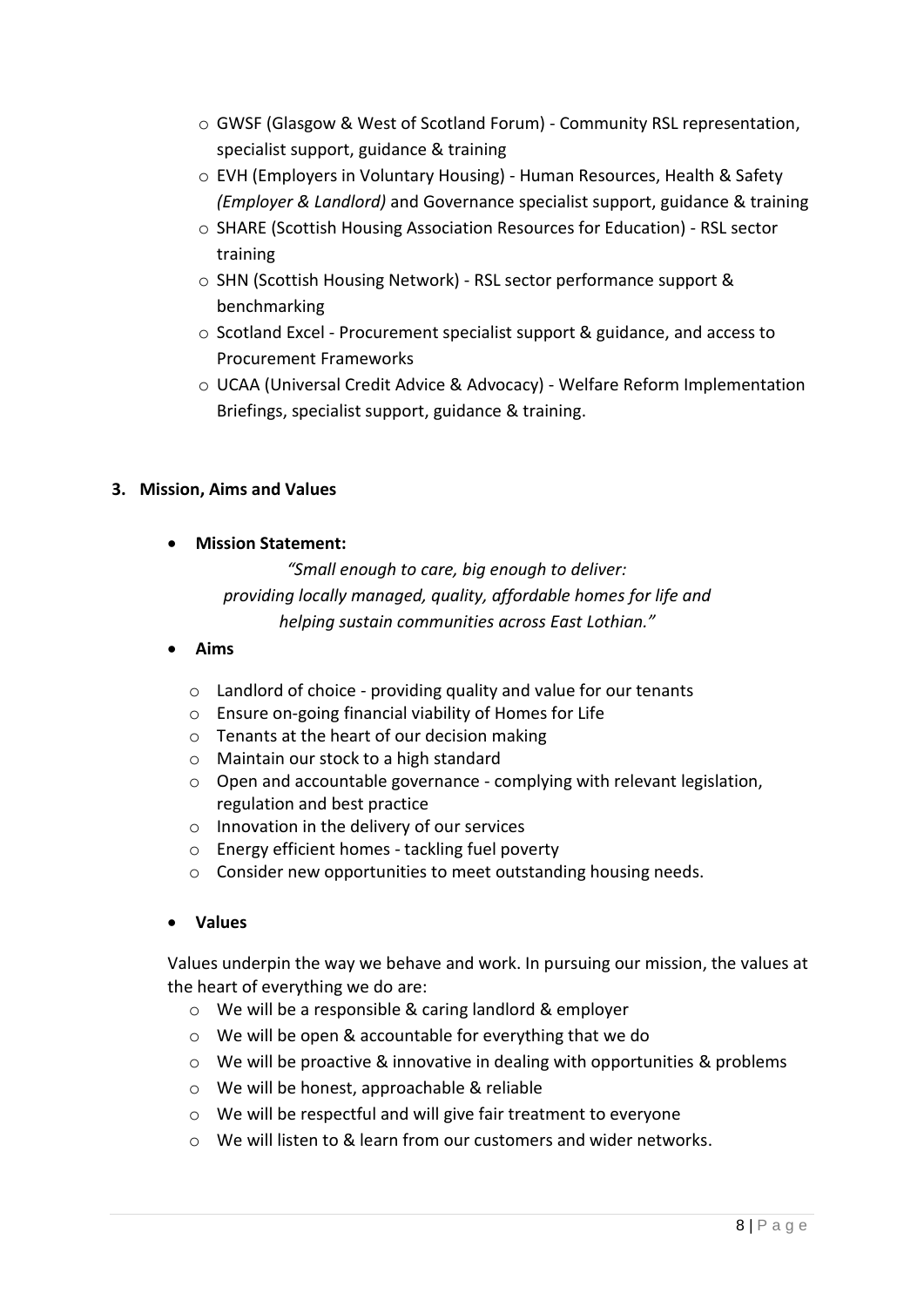# **4. Key Priorities**

The following key priorities link directly to our key mission/aims:

- **Approachable, reliable, maintaining affordable rents and desirable homes**
	- o Maintain high tenant satisfaction levels, including satisfaction with the value for money obtained from Homes for Life's rents
	- o Develop service standards, e.g. 'Customer Care' statement
	- o Promote enhanced tenant service: promote a rounded, personalised service and seek external accreditation
	- $\circ$  Continue to complete the annual rent/affordability assessment; benchmarking rents against other RSLs in East Lothian.

# • **Energy efficient homes**

- o All eligible, non-exempt homes to meet the SHQS, EESSH *(1 & 2)* and future standards
- o Continue partnerships with Change Works and East Lothian Council
- $\circ$  Raise energy awareness and encourage EESSH compliance eg through the installation of SMART meters, loft insulation, etc.
- o Ensure robust financial planning in place to meet the costs of SHQS and EESSH compliance.

# • **Ensure compliance**

- o Maintain and improve rent collection processes
- $\circ$  Continue with the annual review of the one, five and 30-year budgets and financial plans
- o Monitor and risk assess the impact of impact of Welfare Reform
- o Ensure an effective risk management framework is in place, including a risk register and risk reporting process. Risk controls to be assessed and tested by the external and internal audit functions.

# • **Communication strategy**

- o Improve website functionality
- o Consider alternative communication methods, continue with texting
- $\circ$  Make best use of the current software system work smarter not harder
- o Access to digital services for tenants, such as: reporting reactive (nonemergency) repairs via email, reviewing the possibility of tenants being able to access their rent account online.

# • **Tenant participation**

o Develop and promote the 'Tenant Participation' policy, with specialist support from TIS and other agencies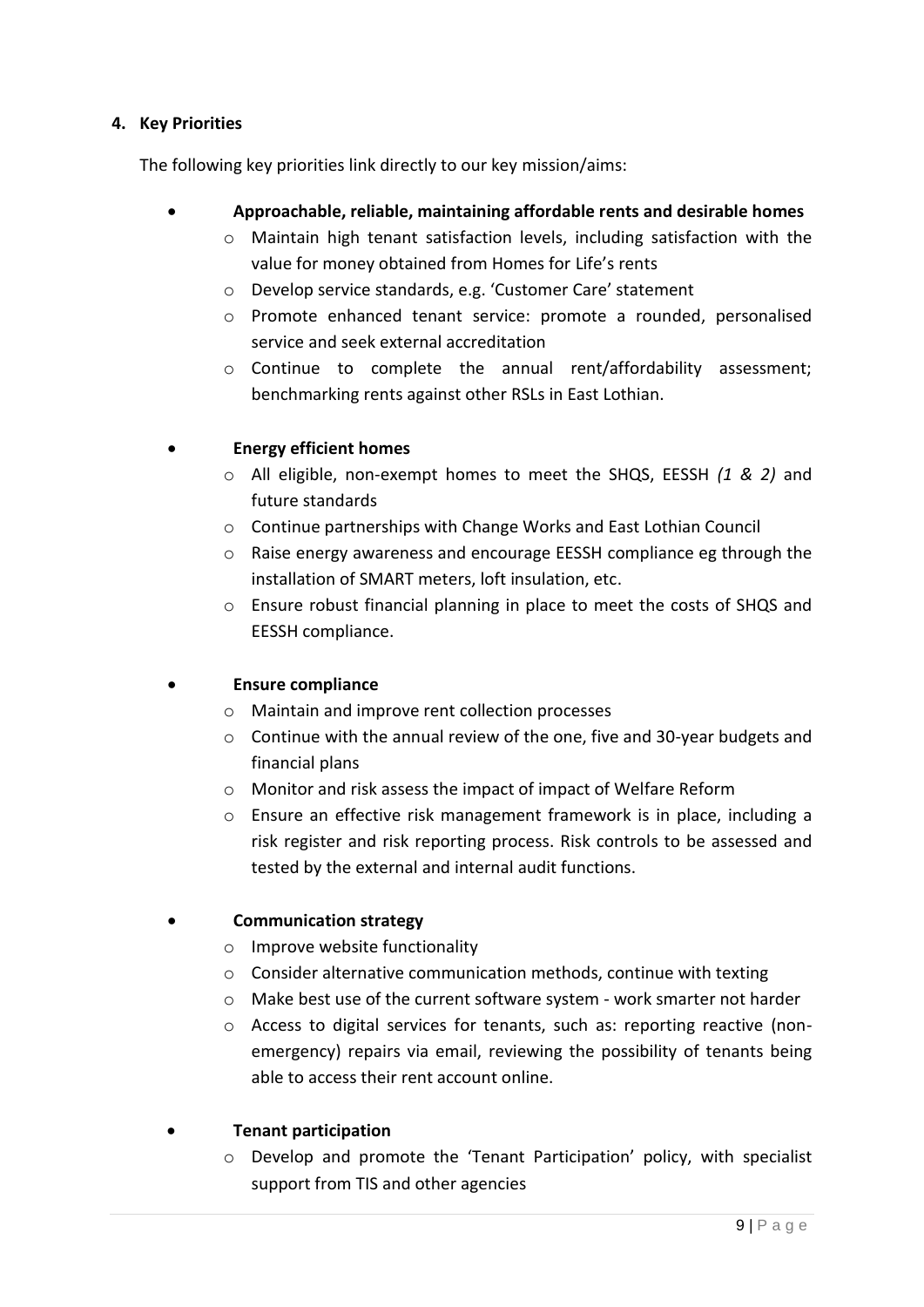- o Improve tenant accessibility to information and enhance engagement
- $\circ$  Encourage all tenants to become involved promoting tenant majorities in membership and on the Board, attendance at tenant meetings and AGMs, participation in consultation, review and scrutiny.

# • **Improved asset management framework**

- o Improve reactive repairs performance
- o Effective contractor procurement
- o Long term investment robust asset management strategy
- o Ensure planned and cyclical maintenance programmes remain on track and within budget
- o Update stock condition survey.

#### • **Develop governance framework**

- o Publish minutes of Board meetings on website
- o Review board reporting framework
- o Ensure robust Board training and development process in place, including the annual skills assessment.

#### • **Assess opportunities to expand**

- o Consider new opportunities to expand stock
- $\circ$  Consider opportunities to expand services to meet demands of our tenants and other residents.

# • **Partnership working**

o Identify and consider opportunities for partnership working - including for procurement and service savings and improvements.

#### • **Pension Review**

o Secure independent review of pension liabilities and options.

#### • **Succession Planning**

- $\circ$  Develop and implement effective planning to minimise disruption and other risks:
	- directors- particularly office bearers
	- staff particularly managers.

#### • **Strategic Review**

o Complete a Strategic Review.

An Action Plan for delivery of these priorities is attached as Appendix G.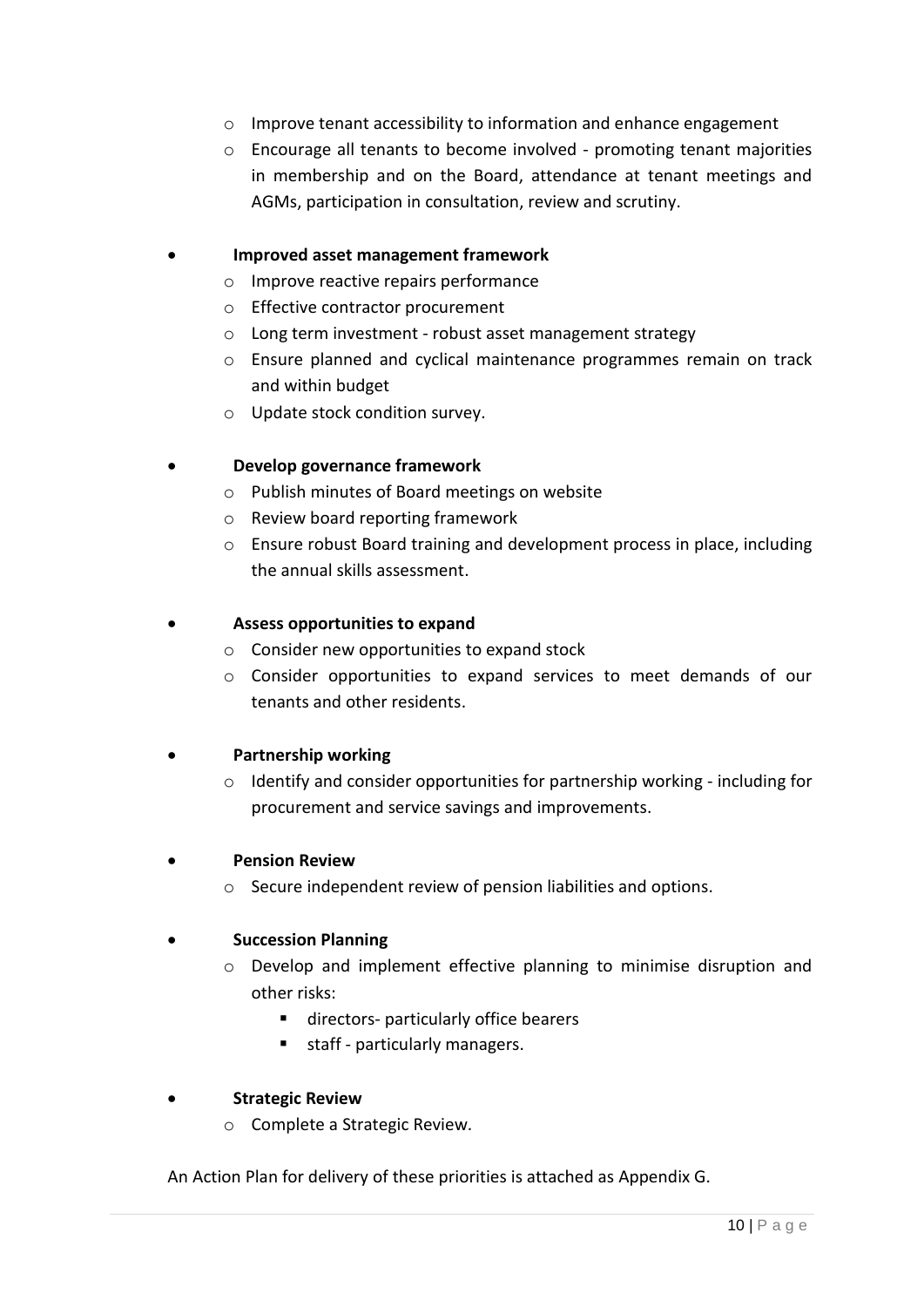# **5. Properties and Asset Management**

We currently own 304 housing properties - varying from 1 bedroom to 3 bedrooms, with only one having 4 bedrooms. Of these, 4 are used for sharing occupancies for adults with learning and physical needs and 1 operates as a Respite facility for children and young adults with learning and physical needs. Overall this equates to 309 units as follows:

- 299 units General Needs Housing
- 9 units Shared Supported Housing
- 1 unit Other (Respite Unit)

The properties are in towns and villages in East Lothian: Aberlady, Athlestanford, Cockenzie, Dunbar, East Linton, Elphinstone, Garvald, Gifford, Gladsmuir, Gullane, Haddington, Innerwick, Longniddry, Macmerry, North Berwick, Ormiston, Stenton, West Barns and Whittingeham.

A breakdown of developments is included as Appendix A.

We also own 2 adjacent offices, located on the ground floor of our Market Street development in Haddington.

We are committed to ensuring we invest in protecting and enhancing our homes for current and future tenants.

A detailed Asset Management Strategy is to be developed. This will be an important strategic document which will stand alone alongside the Business Plan, to ensure:

- 1. Robust financial and asset management
- 2. Effective contractor procurement
- 3. Timeous delivery of planned and cyclical maintenance programmes
- 4. Ongoing review and update of stock condition and lifecycle costings

# **a. Reactive Maintenance**

Gas systems are maintained through a comprehensive price per unit contract with Kingdom Gas. All other reactive maintenance is through a comprehensive price per unit contract with Novus Solutions. Both contracts have limited exclusions. Both ensure quality, value and tenant satisfaction.

#### **b. Planned Maintenance**

This is based on lifecycle costings prepared by Building Surveyors Summers Inman, regularly reviewed and updated to take account of current condition, changing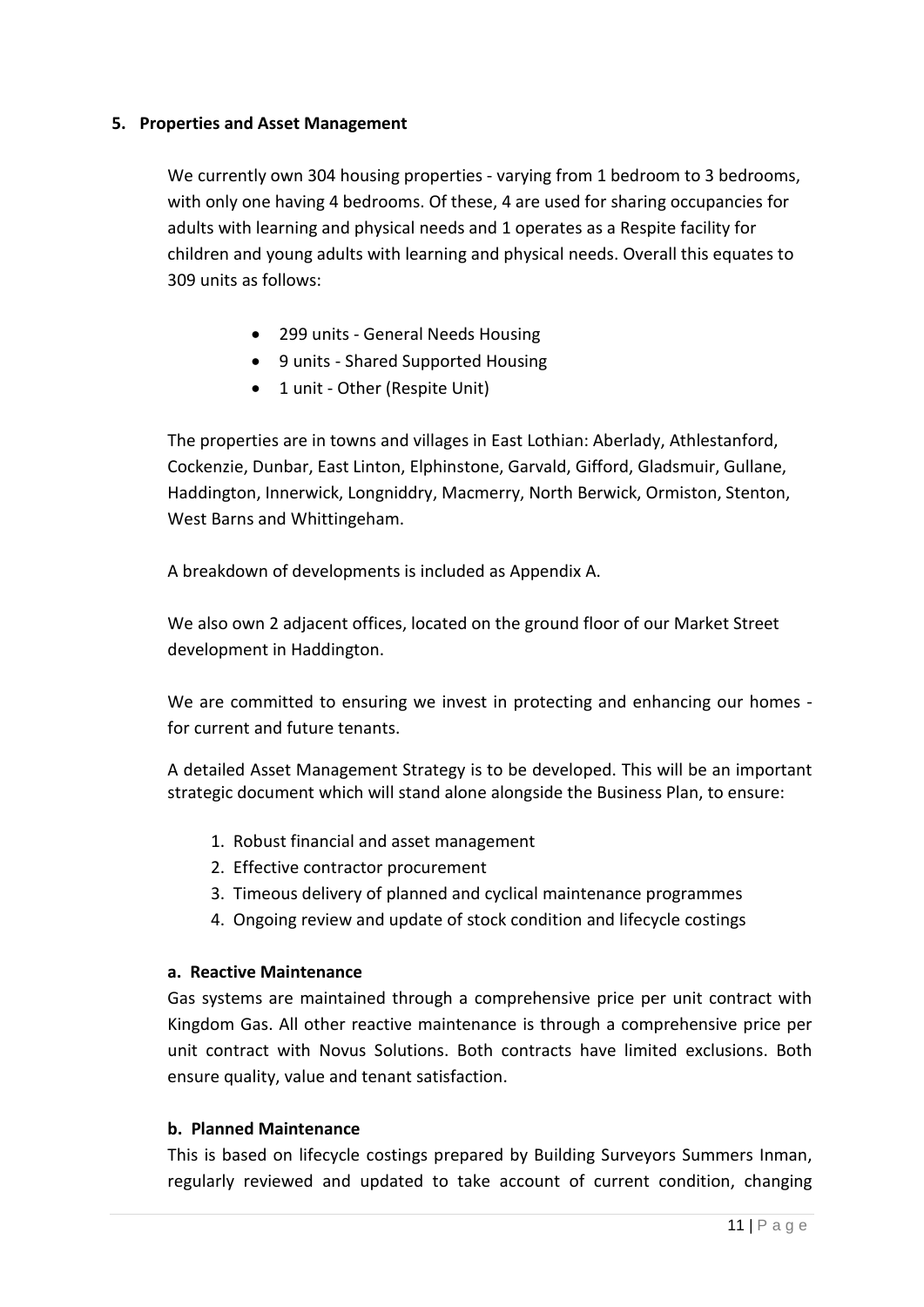legislative/ good practice requirements, and tenant feedback. Depreciation of assets uses the same lifecycles, with adjustment for early or deferred replacement.

The proposed Planned Maintenance programme for the next 5 years is included as Appendix F.

Preventative maintenance painterwork and periodic electrical testing are completed on five-year cycles. Gas servicing and testing are completed annually.

Replacements of kitchen units and gas boilers from their 15th Anniversaries is well advanced - with works already completed to 164 homes across 11 developments, representing around 54% of our homes. Replacements for the remaining 140 homes across 7 developments are programmed for completion within the three years of this plan.

All 27 of our older ex local authority homes were comprehensively modernised in 2010/11, with a total investment of over £500k. This met tenant aspirations as well as contributing significantly to SHQS compliance.

Consultation with tenants prioritised first time installation of showers for those homes which didn't already have them. 170 homes had first shower installs completed over 2017/18 and 2018/19. All of our homes now have showers.

Our annual budget includes an Estate Improvements provision, to help meet suggestions raised by tenants through Estate Walkabouts and other consultation. Improvements completed include additional landscaping, seating areas, fencing and drainage.

#### **c. SHQS & EESSH**

299 of our homes fall within the scope of the SHQS and EESSH. Of these, 5 are currently deemed exempt - on technical and cost grounds respectively. These are all ex local authority homes which lie out with the gas network. They were fully modernised in 2010/11 along with 24 other ex-local authority homes. Despite installation of air source heat pump central heating and extensive insulation, 10 of these homes still failed to meet the minimum energy efficiency standard of the SHQS. 5 subsequently had solar pv panels installed on their roofs to offset use of electricity, however the remaining 5 are in conservation areas which precluded this solution. Unfortunately, the inherent bias within SAP calculations against use of electricity for space and water heating seems unlikely to be addressed at an early date.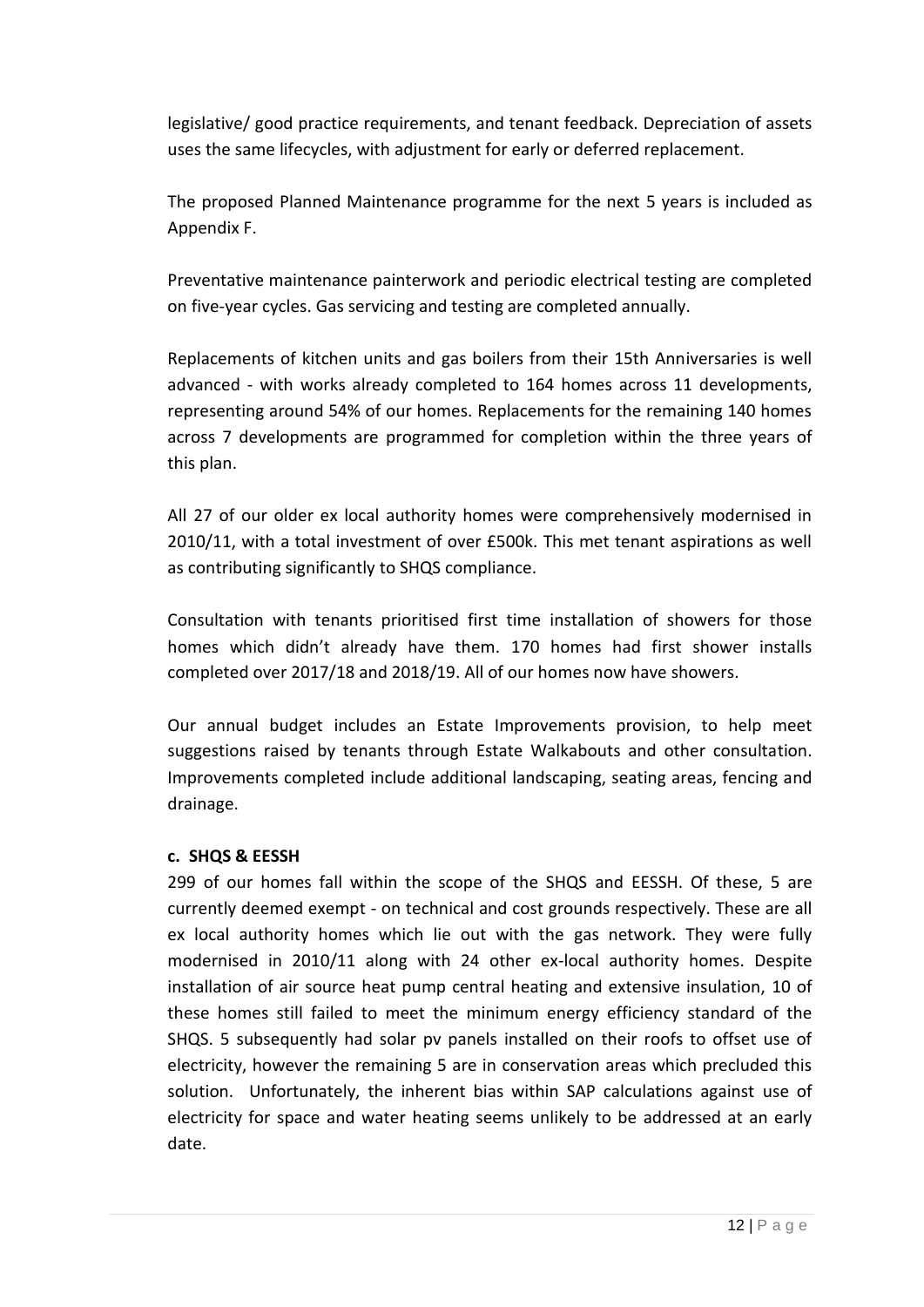All 294 non-exempt self-contained homes in our ownership meet the SHQS, giving an overall current compliance rate of 98.3%.

At present, 258 non-exempt self-contained homes in our ownership meet the EESSH 1, giving an overall current compliance rate of 86.3%. Only 36 are still not confirmed as meeting the necessary energy efficiency standard for their house type. However not all of these will require improvement works- for some apparent compliance anomalies are likely to be resolved. Plans to ensure compliance for these remaining homes during 2018/19 have been deferred to 2019/20, with appropriate budget provision, pending greater clarity on the standard which will apply for EESSH 2 (- which is likely to apply after the March 2020 deadline for EESSH 1).

We aim to achieve an overall compliance rate of 98.3% by end March 2020, leaving only 5 exempt properties not meeting EESSH 1.

This Business Plan does not make any provision for EESSH 2 compliance - as final standards have yet to be confirmed, first interim review of compliance is not proposed until March 2025, which is out with the three-year planning period, and final compliance deadline is proposed as 2032. Based on current information only 9.2% of our homes only exempt homes do not meet the interim 2025 target minimum EPC rating of D.

Ultimately, compliance with the full 2032 target minimum EPC rating of B will be challenging as currently only 9.2% of homes within its scope meet that target, and the cost of bringing 271 homes up to that standard could cost around £2.524 million, based on Scottish Government consultation estimates of average RSL compliance cost of around £9,300 per unit to be improved.

# **d. Fire Safety**

New Legislative requirements were introduced in February 2019 for fire detection systems in existing housing. By February 2021 all existing homes will need to have interlinked detector systems with a heat detector in each kitchen, as well as a smoke alarm in each living room, and smoke alarms on each storey of each hallway.

We had already been bringing our homes up to an equivalent or higher LD2 standard on a voluntary basis over the last three years when carrying out planned kitchen upgrades or periodic electrical testing. Accordingly, we have already brought almost 64% of our homes up to the required standard with not more than 109 homes still to receive upgrades. These are scheduled and budgeted for installation during the 2019/20 financial year along with planned periodic electrical testing, ensuring full compliance well in advance of the February 2021 deadline.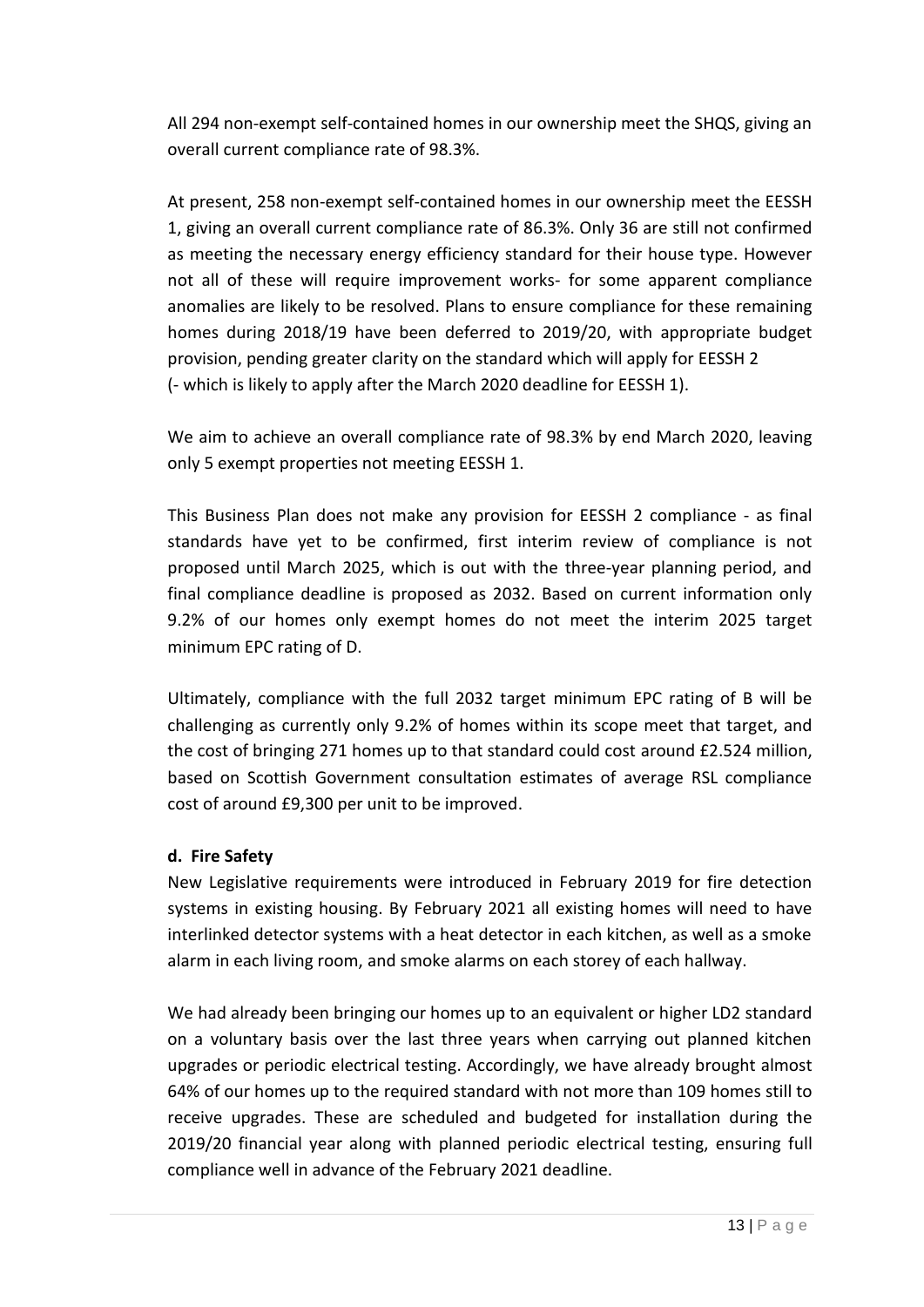# **6. Financials**

#### **6.1 Financial Projections and Key Assumptions**

#### **6.1.1 Financial forecast**

The forecasts have been prepared on a prudent basis.

Rental increases have been maintained at inflation only for the duration of the model.

Maintenance costs have been budgeted to increase by 0.5% above inflation every year. We have budgeted to spend over £1.8m on component replacements in the next five years.

Total rental arrears have been budgeted to increase to a full month's rent by March 2023. Bad debts have been budgeted to increase from 1.0% in 2019/20 to 2.5% by 2023/24.

A summary of the results for the Association for the next five years are shown in the tables below. Full budgets and 30-year projections have been prepared (See Appendix H).

Full compliance with loan covenants has been met in the financial forecasts- as outlined at 6.1.5 below.

| Year Ending 31 <sup>st</sup> | 2020  | 2021  | 2022  | 2023  | 2024  | <b>Total</b> |
|------------------------------|-------|-------|-------|-------|-------|--------------|
| March                        |       |       |       |       |       |              |
|                              | f'000 | f'000 | f'000 | f'000 | £'000 | £'000        |
| Turnover                     | 1,680 | 1,708 | 1,737 | 1,767 | 1,797 | 8,689        |
| <b>Operating costs</b>       | 1,749 | 1,417 | 1,445 | 1,545 | 1,676 | 7,832        |
| <b>Operating surplus</b>     | (69   | 291   | 292   | 222   | 121   | 857          |
| Net interest charges         | 67    | 49    | 31    | 12    | (10)  | 149          |
| <b>Net surplus</b>           | 136)  | 242   | 261   | 210   | 131   | 708          |

# **6.1.2 Income and expenditure**

Over the five years the income rises to circa £1.8m. Total surpluses for the five years amount to £708k.

Only in year 1 is a net deficit anticipated. That is due to the level of planned maintenance for the year- but is limited in relation to both cash and reserves -as shown at 6.1.3 below. It also does not cause any loan covenant compliance issues as outlined at 6.1.5 below.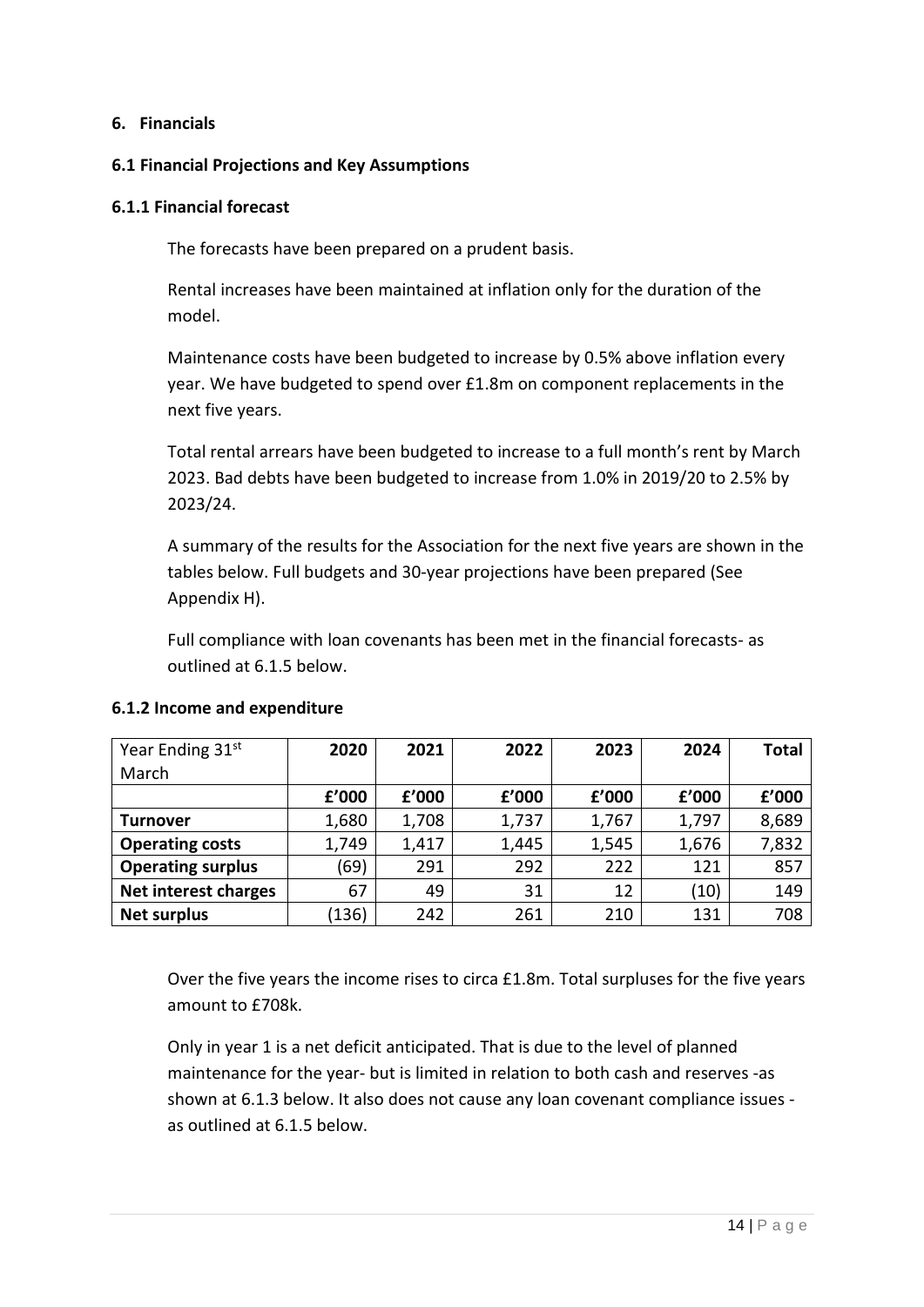#### **6.1.3 Balance sheet**

| Year Ending 31 <sup>st</sup> March | 2020     | 2021    | 2022     | 2023     | 2024     |
|------------------------------------|----------|---------|----------|----------|----------|
|                                    | f'000    | £'000   | £'000    | f'000    | f'000    |
| <b>Property</b>                    | 11,724   | 12,104  | 11,887   | 11,739   | 11,260   |
| Other assets                       | 168      | 186     | 205      | 229      | 226      |
| Cash                               | 1,734    | 991     | 845      | 554      | 879      |
| Loans                              | (1,081)  | (750)   | (401)    | (33)     |          |
| Grant                              | (8, 323) | (8,066) | (7, 810) | (7, 554) | (7, 298) |
| <b>Other creditors</b>             | (435)    | (435)   | (435)    | (435)    | (435)    |
| <b>Reserves</b>                    | 3,787    | 4,030   | 4,291    | 4,500    | 4,632    |

The bank loan is fully paid off by April 2023.

Reserves increase to over £4.6m by March 2024.

# **6.1.4 Cash flow**

The cash reserves remain positive throughout the 5-year period despite circa £1.8m being expended on component replacements. The minimum cash balance is £554k at March 2023, increasing to £879k by March 2024, and increasing thereafter as shown in the 30-year projection at Appendix H.

#### **6.1.5 Loan covenants**

| Year Ending 31 <sup>st</sup> . March | 2020 | 2021 | 2022   | 2023    | 2024 |
|--------------------------------------|------|------|--------|---------|------|
| Interest cover                       | 368% | 254% | 398%   | 844%    | N/A  |
| Maximum                              | 110% | 110% | 110%   | 110%    | 110% |
| Loan security cover                  | 640% | 923% | 1,725% | 20,888% | N/A  |
| Minimum                              | 105% | 105% | 105%   | 105%    | 105% |

Both covenants are met throughout the period. The loan is fully repaid by April 2023.

*For prudence, use of Designated Reserves has been retained meantime in our Audited Financial Statements - after consultation with our external auditor and lender. The Interest Cover loan covenant formula recognises that expenditure on planned maintenance varies significantly year on year, dependant on element lifecycles, and allows for transfers to and from designated maintenance reserves to cover this. Our designated reserves are based on the next three years planned maintenance provisions.*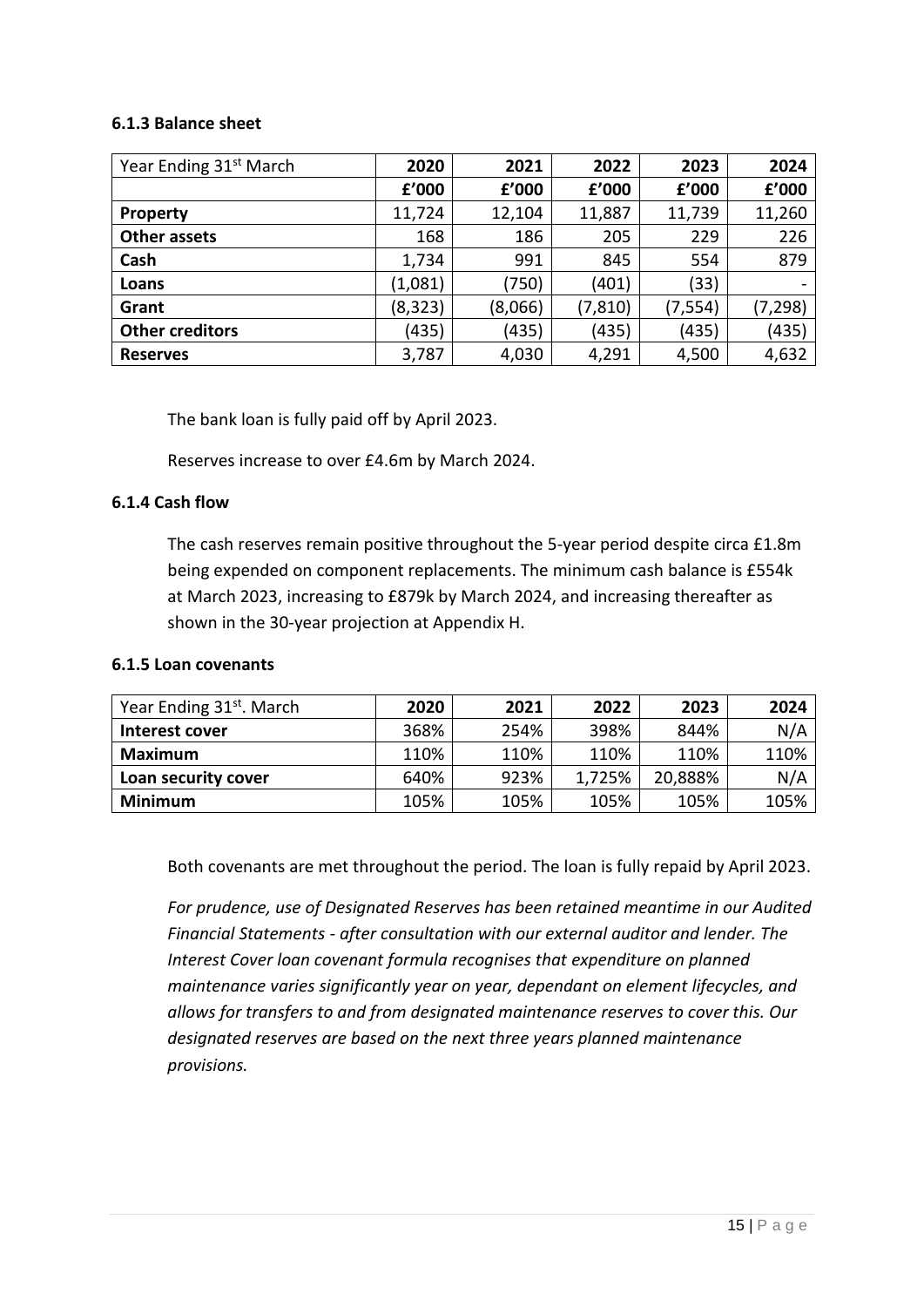#### **6.1.6 Unit costs**

| Year Ending 31 <sup>st</sup> March | 2020  | 2021  | 2022  | 2023  | 2024  |
|------------------------------------|-------|-------|-------|-------|-------|
|                                    | £     | £     | £     | £     | £     |
| Rent per unit per week             | 88.29 | 90.06 | 91.86 | 93.70 | 95.57 |
| <b>Reactive maintenance</b>        | 355   | 364   | 372   | 382   | 391   |
| <b>Cyclical maintenance</b>        | 94    | 96    | 99    | 101   | 104   |
| <b>Planned maintenance -</b>       | 1,631 | 405   | 401   | 605   | 942   |
| revenue                            |       |       |       |       |       |
| <b>Planned maintenance-</b>        | 621   | 2,880 | 977   | 1,246 | 178   |
| capital                            |       |       |       |       |       |
| <b>Management costs</b>            | 1,666 | 1,690 | 1,712 | 1,757 | 1,792 |

#### **6.1.7 Key assumptions**

| Year Ending 31 <sup>st</sup> March | 2020  | 2021  | 2022  | 2023  | 2024  |
|------------------------------------|-------|-------|-------|-------|-------|
| <b>RPI</b> inflation               | 2%    | 2%    | 2%    | 2%    | 2%    |
| Rent increase above                | 0.0%  | 0.0%  | 0.0%  | 0.0%  | 0.0%  |
| inflation                          |       |       |       |       |       |
| <b>Maintenance increase</b>        | 0.5%  | 0.5%  | 0.5%  | 0.5%  | 0.5%  |
| above inflation                    |       |       |       |       |       |
| <b>Voids</b>                       | 1.0%  | 1.0%  | 1.0%  | 1.0%  | 1.0%  |
| <b>Bad debts</b>                   | 1.00% | 1.25% | 1.50% | 2.00% | 2.50% |

We put considerable effort into ensuring affordability and value of our rents. Appendix B gives additional detail on this.

Bad debts remain at 2.50% after year 5.

#### **6.1.8 Effect of rent increase of 0.25% above inflation**

If rents were to increase by 0.25% above inflation rather than being capped at inflation, over the first five-year period the total surplus would increase by £30k and the cash balance at March 2024 would increase by £29k.

Over the 30-year period, the increase in the surplus would be £1,861k and the cash balance would increase by £1,849k.

The above figures show the significant impact of a relatively small increase in annual rents which would enable the partnership to develop new properties and accelerate investment in current properties.

#### **6.1.9 Further Borrowing**

Current base case projections show no identified need for additional borrowing.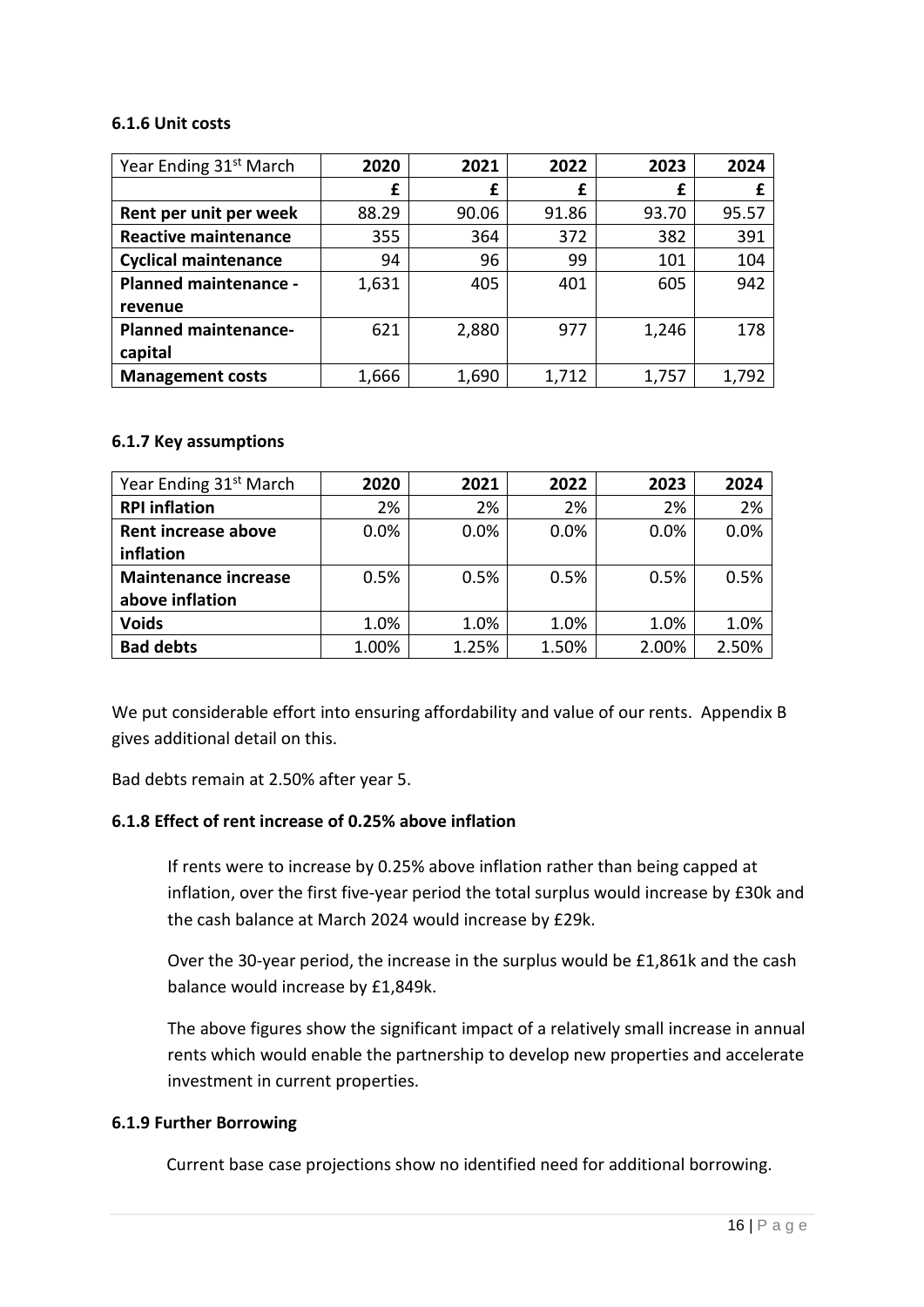Previous Business Plan 30-year projections and Five-Year Financial Projection returns to SHR had included additional borrowing prior to final repayment of our current loan. This was to ensure adequate cashflow throughout peak planned lifecycle replacements. Sustained tight financial control and outperformance means this program can now be managed without additional borrowing.

For prudence, we have negotiated provisional terms for an additional short-term facility with current lenders the Nationwide, to ensure this option would be available for consideration and implementation to address unforeseen adverse circumstances.

### **6.1.10 Treasury Management**

We need to develop and maintain adequate reserves, with sufficient access to these to meet planned maintenance, improvements and other operational requirements. Regrettably, investment returns have been poor since the banking crisis. Although they have improved since they remain significantly below previous levels.

For prudence, our Treasury Management Policy requires that:

- o As far as practicable funds are held in interest bearing accounts (with exception of min £25k balance required for clearing account), and
- o not less than 30% of available funds are accessible, and
- o not more than £400,000 is invested in fixed term deposits or bonds in any one institution or group of related entities, and
- o only with institutions which have a rating from Moody, S&P, or Fitch of at least BBB *(or Baa equivalent)* or above.

Treasury Management is regularly reviewed by the Board as part of quarterly Financial Reporting.

#### **7. Sensitivity analysis**

The base case financial projections have been prepared on a prudent basis. However, sensitivity analysis has been prepared on the following: -

- a) Rent increases are 0.25% below inflation every year
- b) Maintenance inflation is 2% above general inflation for the first 5 years then 1% above general inflation after year 5.
- c) Both voids and bad debts increase 1% above base case assumptions
- d) All the above three sensitivities occur at the same time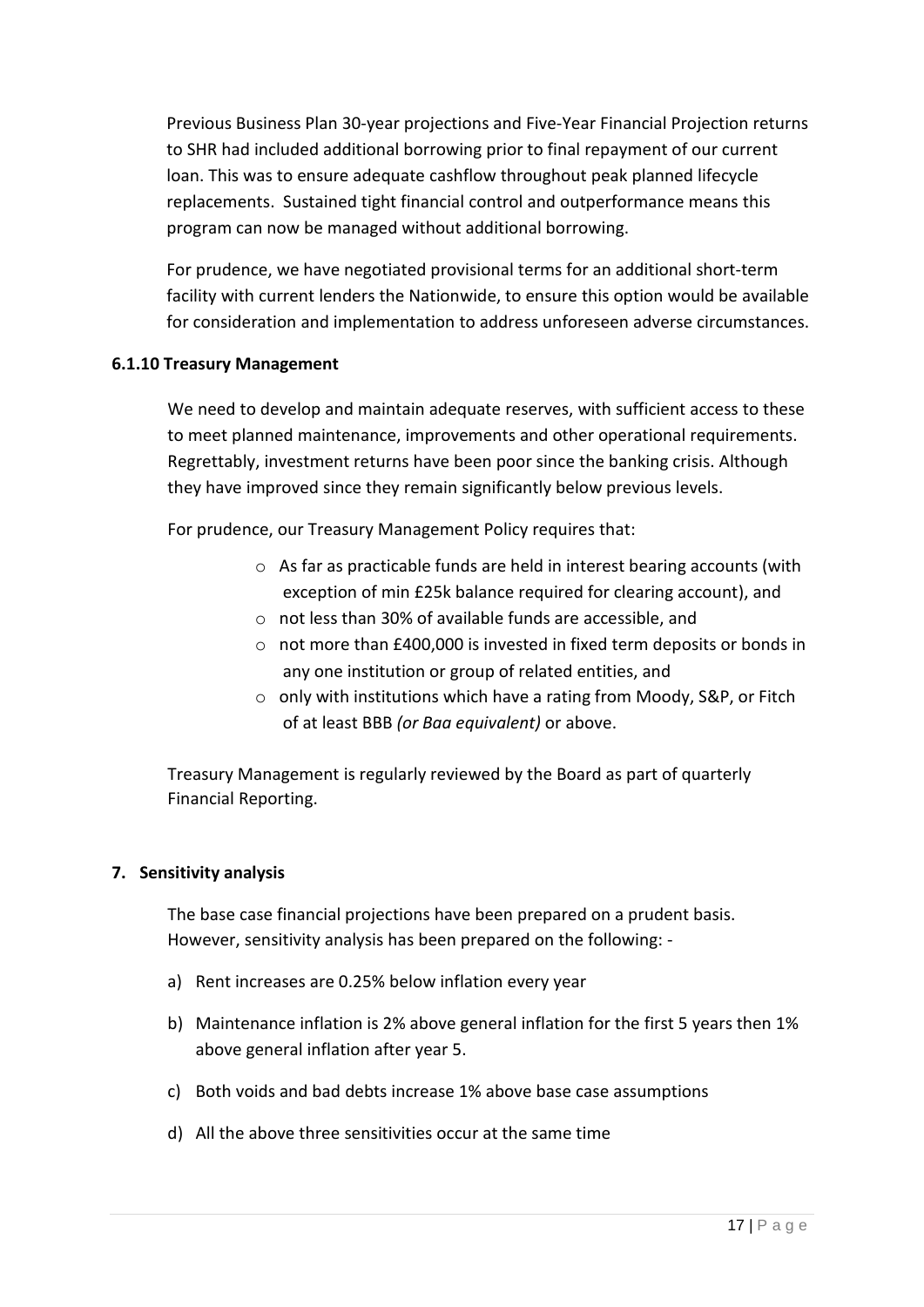No sensitivity analysis has been done on interest rates as the loan is at a fixed rate and will be repaid by April 2023.

The summary results of the sensitivity analysis on the next ten years are shown below: -

| Year Ending 31 <sup>st</sup> . | 2020  | 2021  | 2022  | 2023  | 2024  | 5 years to |
|--------------------------------|-------|-------|-------|-------|-------|------------|
| March                          |       |       |       |       |       | 2029       |
|                                | £'000 | f'000 | £'000 | £'000 | f'000 | £'000      |
| <b>Surplus</b>                 | (137) | 239   | 255   | 201   | 119   | 614        |
| Cash                           | 1,734 | 988   | 837   | 537   | 850   | 1,349      |
| <b>Reserves</b>                | 3,788 | 4,027 | 4,282 | 4,483 | 4,602 | 5,216      |
| Interest cover                 | 368%  | 248%  | 380%  | 770%  | n/a   | n/a        |

a) Rent increase are 0.25% below inflation

b) Maintenance inflation 2% above inflation for the first 5 years then 1% above inflation after year 5

| Year Ending 31st | 2020  | 2021  | 2022  | 2023  | 2024  | 5 years to |
|------------------|-------|-------|-------|-------|-------|------------|
| March            |       |       |       |       |       | 2029       |
|                  | £'000 | f'000 | f'000 | £'000 | £'000 | £'000      |
| <b>Surplus</b>   | (137) | 236   | 249   | 191   | 99    | 502        |
| Cash             | 1,731 | 956   | 786   | 456   | 746   | 959        |
| <b>Reserves</b>  | 3,788 | 4,024 | 4,273 | 4,464 | 4,562 | 5,064      |
| Interest cover   | 368%  | 248%  | 296%  | 507%  | n/a   | n/a        |

c) Both voids and bad debts increase 1% above base case assumptions

| Year Ending 31st | 2020  | 2021  | 2022  | 2023  | 2024  | 5 years to |
|------------------|-------|-------|-------|-------|-------|------------|
| March            |       |       |       |       |       | 2029       |
|                  | f'000 | f'000 | f'000 | £'000 | f'000 | £'000      |
| <b>Surplus</b>   | (137) | 213   | 231   | 179   | 101   | 564        |
| Cash             | 1,734 | 964   | 789   | 468   | 762   | 1,008      |
| <b>Reserves</b>  | 3,788 | 4,001 | 4,232 | 4,412 | 4,512 | 5,076      |
| Interest cover   | 368%  | 248%  | 304%  | 597%  | n/a   | n/a        |

d) All sensitivities occur at the same time

| Year Ending 31st | 2020  | 2021  | 2022  | 2023  | 2024  | 5 years to |
|------------------|-------|-------|-------|-------|-------|------------|
| March            |       |       |       |       |       | 2029       |
|                  | £'000 | f'000 | f'000 | £'000 | f'000 | £'000      |
| <b>Surplus</b>   | (137) | 203   | 214   | 167   | 56    | 228        |
| Cash             | 1,731 | 926   | 722   | 367   | 616   | 558        |
| <b>Reserves</b>  | 3,788 | 3,992 | 4,206 | 4,373 | 4,429 | 4,657      |
| Interest cover   | 368%  | 248%  | 304%  | 597%  | n/a   | n/a        |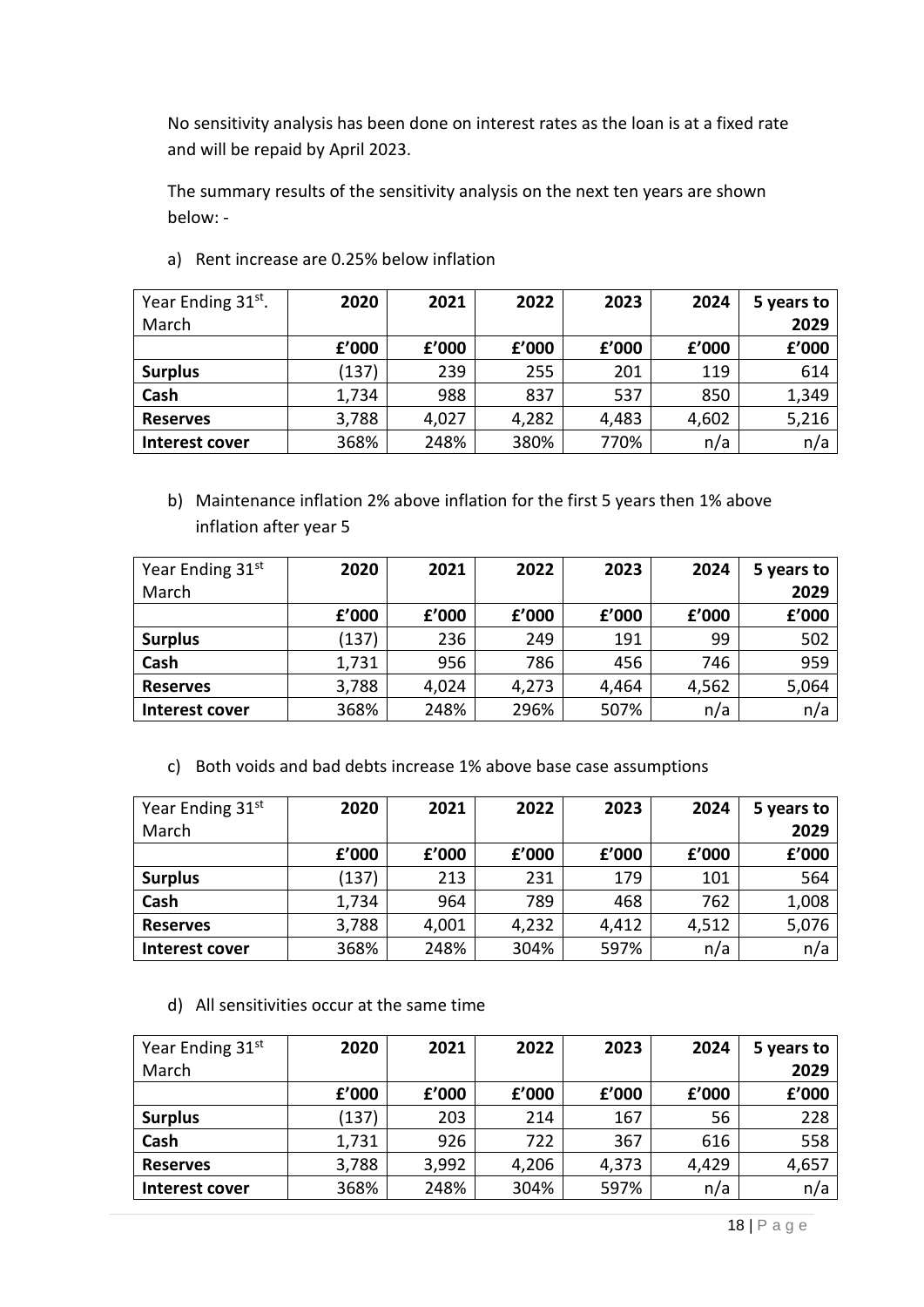As can be seen from the sensitivity analysis, Homes for Life is financially robust enough to deal with any of the sensitivities covered above over the next ten years, even if all occurred at the same time. Further analysis confirmed mitigation action would need to be taken if maintenance cost inflation were to be significantly greater than general inflation over the longer term.

# **Scenario planning – new developments**

The current bank loan will be fully repaid by April 2023. Homes for Life are keen to examine the possibility of expanding their property portfolio through the acquisition of new developments once the current bank loan has been repaid in full.

New properties would be acquired as turnkey developments to mitigate development risk as we currently have no development team. It has been assumed that the first development will be a 20-unit development in 2024/25. Private finance of circa £1.3m would need to be taken out to fund the acquisition of the 20 units.

A full financial appraisal of any development opportunity would be undertaken prior to the commencement of any development.

The assumption used for new units (in today's values) are: -

- o Unit cost £150k
- o Grant £85k (approx. 56%)
- o Private finance £65k
- o Loan interest margin of 1.6%

The results (from year ended 31 March 2025) of the additional 20-unit development scenario are: -

| Year Ending 31st | 2025  | 2026  | 2027  | 2028  | 2029  | 5 years to |
|------------------|-------|-------|-------|-------|-------|------------|
| March            |       |       |       |       |       | 2034       |
|                  | £'000 | f'000 | f'000 | £'000 | f'000 | £'000      |
| <b>Surplus</b>   | 91    | 92    | 288   | 126   | (2)   | 118        |
|                  |       |       |       |       |       |            |
| Cash             | 1,058 | 905   | 1177  | 980   | 1138  | 1,581      |
| <b>Reserves</b>  | 4,722 | 4,815 | 5,103 | 5,229 | 5,227 | 5,346      |
| Interest cover   | 368%  | 248%  | 304%  | 597%  | n/a   | n/a        |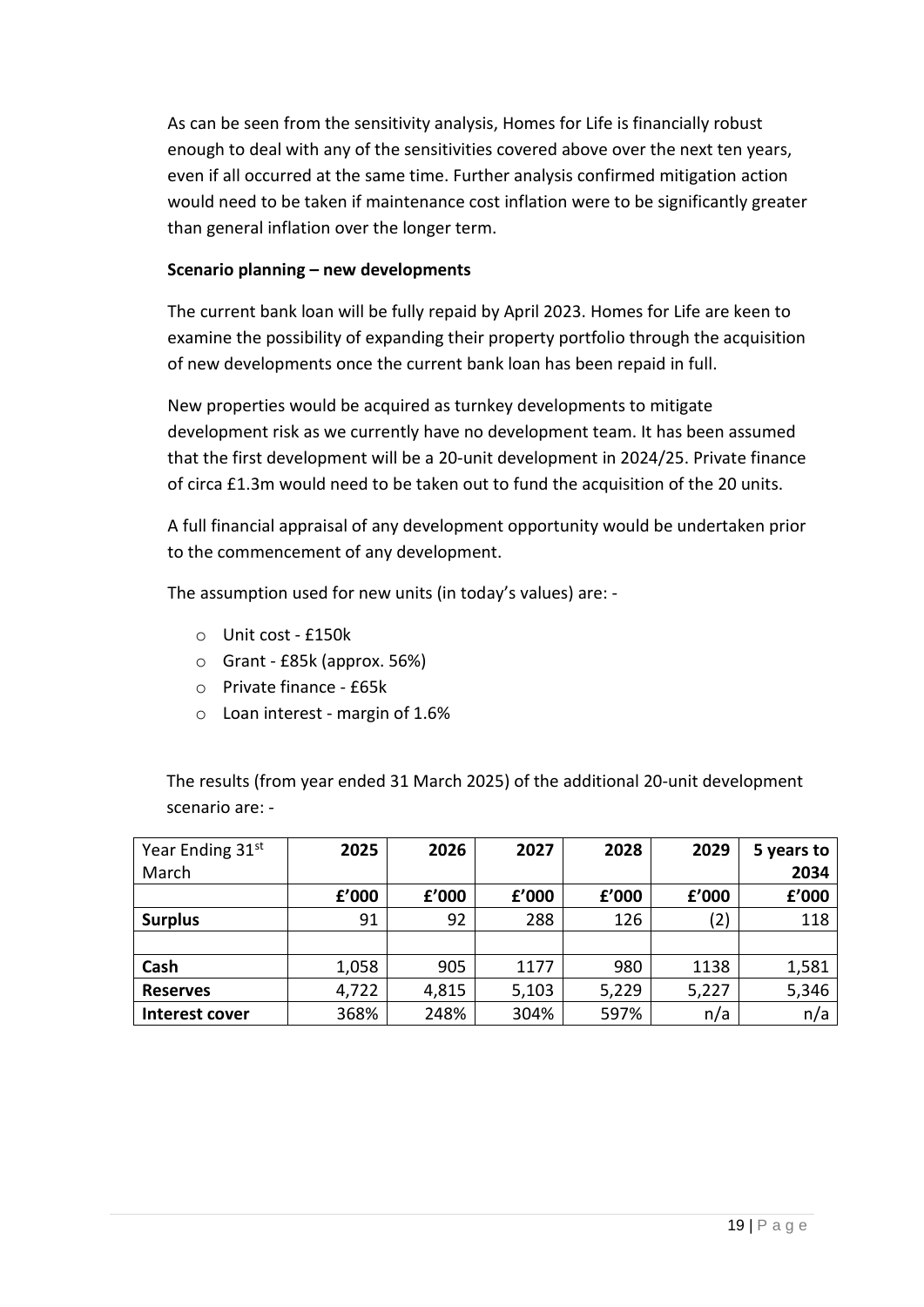The impact of these sensitivities, individually and collectively, as well as of the new development scenario are shown in the two graphs below. These cover a 30-year period: -



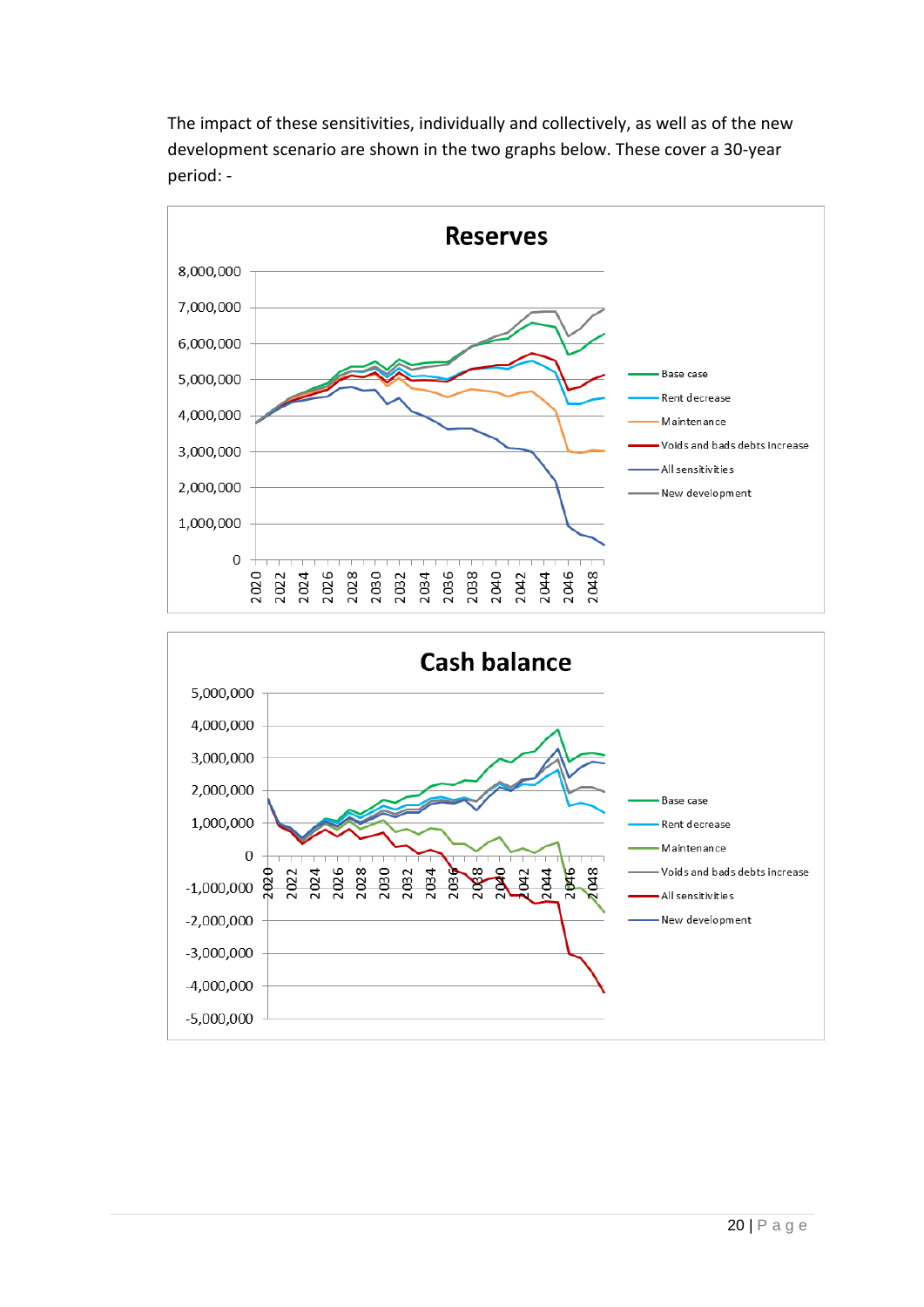# **8. Key Risks and Risk Management**

We are aware that there are a significant number of risks currently facing Registered Social Landlords.

We have internal auditors, with whom we work closely to review organisational risk and to assist in development of approaches to identify and address both emerging and existing risks.

A Risk Management Strategy is in place and our Key Risk Register is reviewed regularly through our Audit & Risk Committee. That Key Risk Register highlights mitigation strategies which assist in reducing either/both the likelihood and impact of the identified risk. A copy is attached as Appendix E c).

The Board regularly review risks and opportunities as part of their Strategic Review. PEST and SWOT analysis which have informed development of this Plan are attached as **Appendix E a) and b) respectively.**

Below is a Summary of Risks considered more material to achievement of this Plan:

| <b>Risk</b>                                                                                                                        | <b>Mitigation</b>                                                                                                                                                                                                                                                                                                                                                                                             |
|------------------------------------------------------------------------------------------------------------------------------------|---------------------------------------------------------------------------------------------------------------------------------------------------------------------------------------------------------------------------------------------------------------------------------------------------------------------------------------------------------------------------------------------------------------|
|                                                                                                                                    |                                                                                                                                                                                                                                                                                                                                                                                                               |
| The impact of Brexit                                                                                                               | Of potential risks for RSLs we have<br>identified the following as the more<br>relevant- increased costs; availability of<br>materials, equipment, parts and labour;<br>increased arrears and bad debts. We will<br>closely<br>continue<br>monitor<br>to<br>developments and plan accordingly, will<br>review bad debt provisions, and will seek<br>develop<br>existing<br>procurement<br>to<br>partnerships. |
| The impact on Scotland and on social<br>housing services in particular of measures<br>to deal with the deficit in public finances. | We monitor the impact of changes and<br>from<br>Central<br>and<br>Local<br>outcomes<br>Government budget announcements etc.<br>Where these have either a direct or<br>indirect impact on our tenants, our<br>services we consider and take whatever<br>action we can.                                                                                                                                         |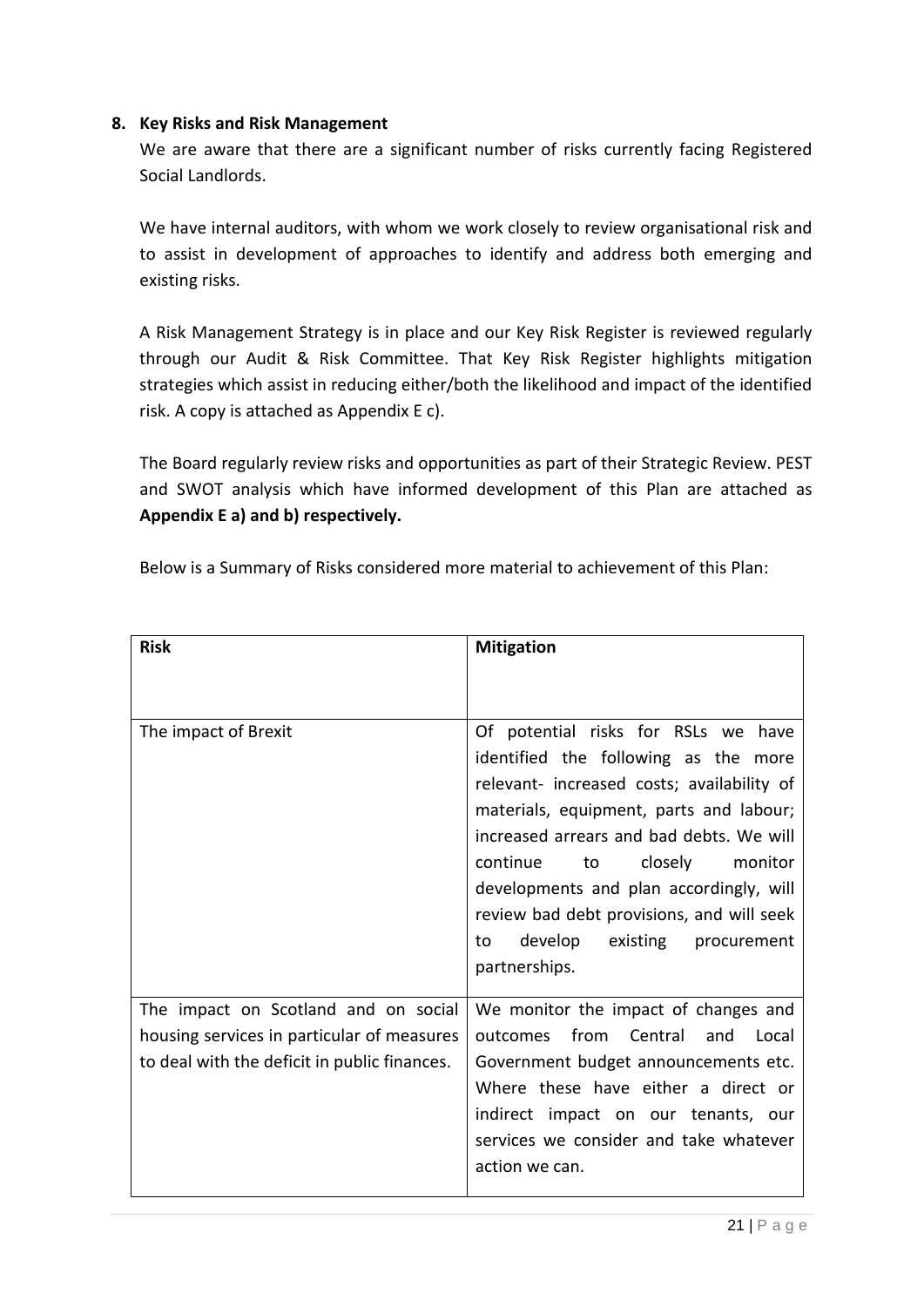| The impact of Welfare Reform plans. | We monitor changes to welfare reform<br>proposals continuously, work closely with<br>other agencies to ensure prompt and<br>effective support is available, and make<br>prudent budgetary provision.                                                                                                                                                                                                                                                                                                                                          |
|-------------------------------------|-----------------------------------------------------------------------------------------------------------------------------------------------------------------------------------------------------------------------------------------------------------------------------------------------------------------------------------------------------------------------------------------------------------------------------------------------------------------------------------------------------------------------------------------------|
| Rent affordability                  | This is an issue of concern due to the<br>economic capacity of our tenants. Many<br>not receiving real increases in earnings,<br>and in future recipients of Universal<br>Credit, may also not be able to meet the<br>costs of rising rents. We restrict rent<br>increases to the minimum necessary to<br>maintain quality services and meet stock<br>investment requirements. In considering<br>any further development we will appraise<br>any potential impact on rents for existing<br>properties. We continue to monitor rent<br>arears. |
| Financial sustainability            | Quarterly management accounts along<br>with short and long term financial<br>projections are prepared by Chiene + Tait<br>and reviewed by the Board. Prudent<br>assumptions<br>used,<br>including<br>are<br>avoidance of dependence on real rent<br>increases for base cases, leaving scope for<br>these as mitigation, if required.                                                                                                                                                                                                          |
| Adequacy of Asset management        | A robust asset management strategy will<br>be developed to ensure efficient and<br>delivery of<br>effective<br>maintenance<br>will<br><b>This</b><br>include<br>programs.<br>key<br>procurement.                                                                                                                                                                                                                                                                                                                                              |